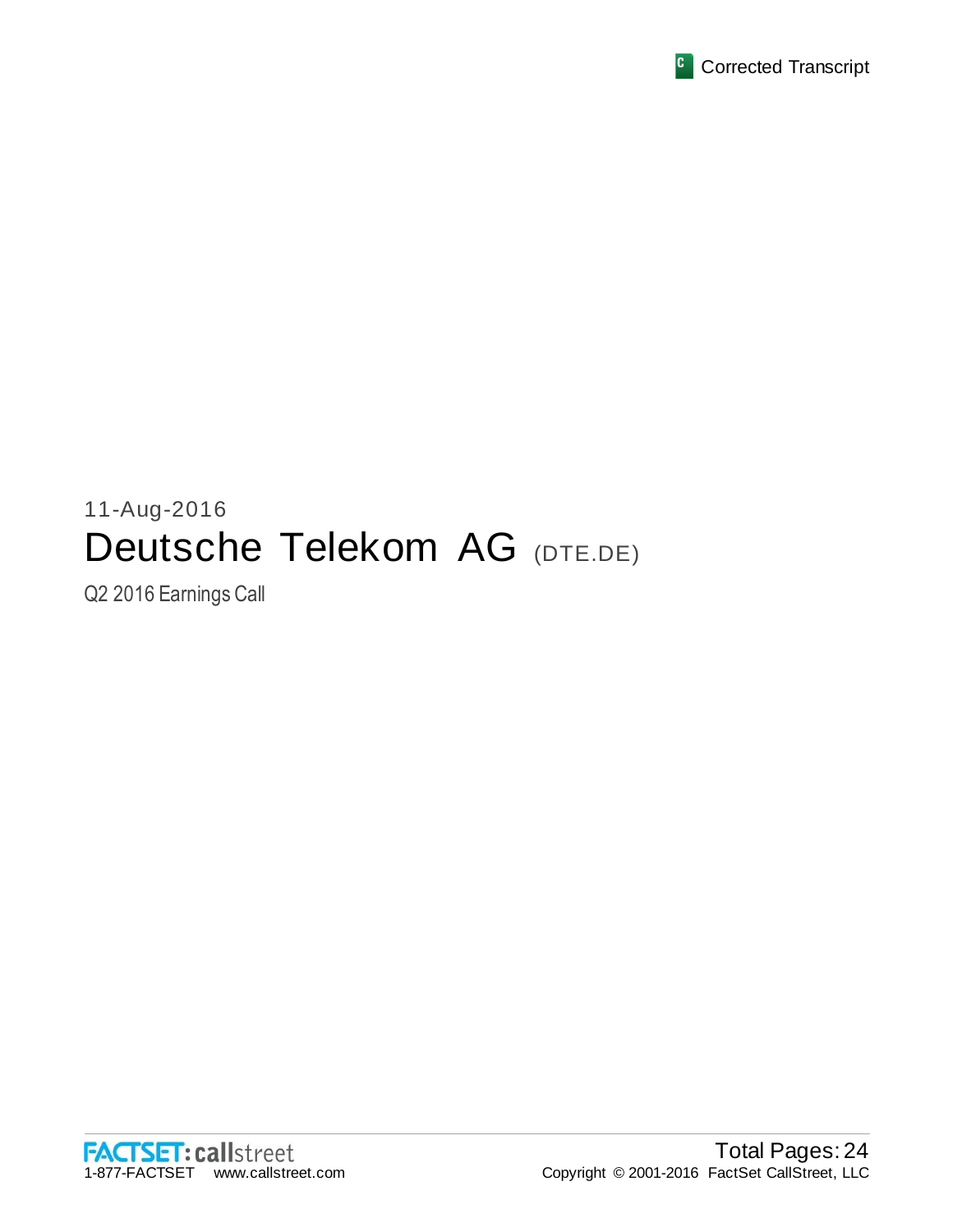# **CORPORATE PARTICIPANTS**

Hannes C. Wittig *Head-Investor Relations*

Timotheus Höttges *Chairman-Management Board & CEO* Thomas Dannenfeldt *Chief Financial Officer*

................................................................................................................................................................................................................................

# **OTHER PARTICIPANTS**

Frederic Boulan *Bank of America Merrill Lynch*

Mandeep Singh *Redburn (Europe) Ltd.*

Akhil Dattani *JPMorgan Securities Plc*

Sam McHugh *Exane Ltd.*

Robert J. Grindle *Deutsche Bank AG (Broker UK)*

Justin B. Funnell *Credit Suisse Securities (Europe) Ltd.* Emmet B. Kelly *Morgan Stanley & Co. International Plc*

Andrew J. Lee *Goldman Sachs International*

Paul Marsch *Joh. Berenberg, Gossler & Co. KG (United Kingdom)*

Jonathan Dann *RBC Europe Ltd. (Broker)*

Ottavio Adorisio *Société Générale SA (Broker)*

Matthijs van Leijenhorst *Kepler Cheuvreux SA (Netherlands)*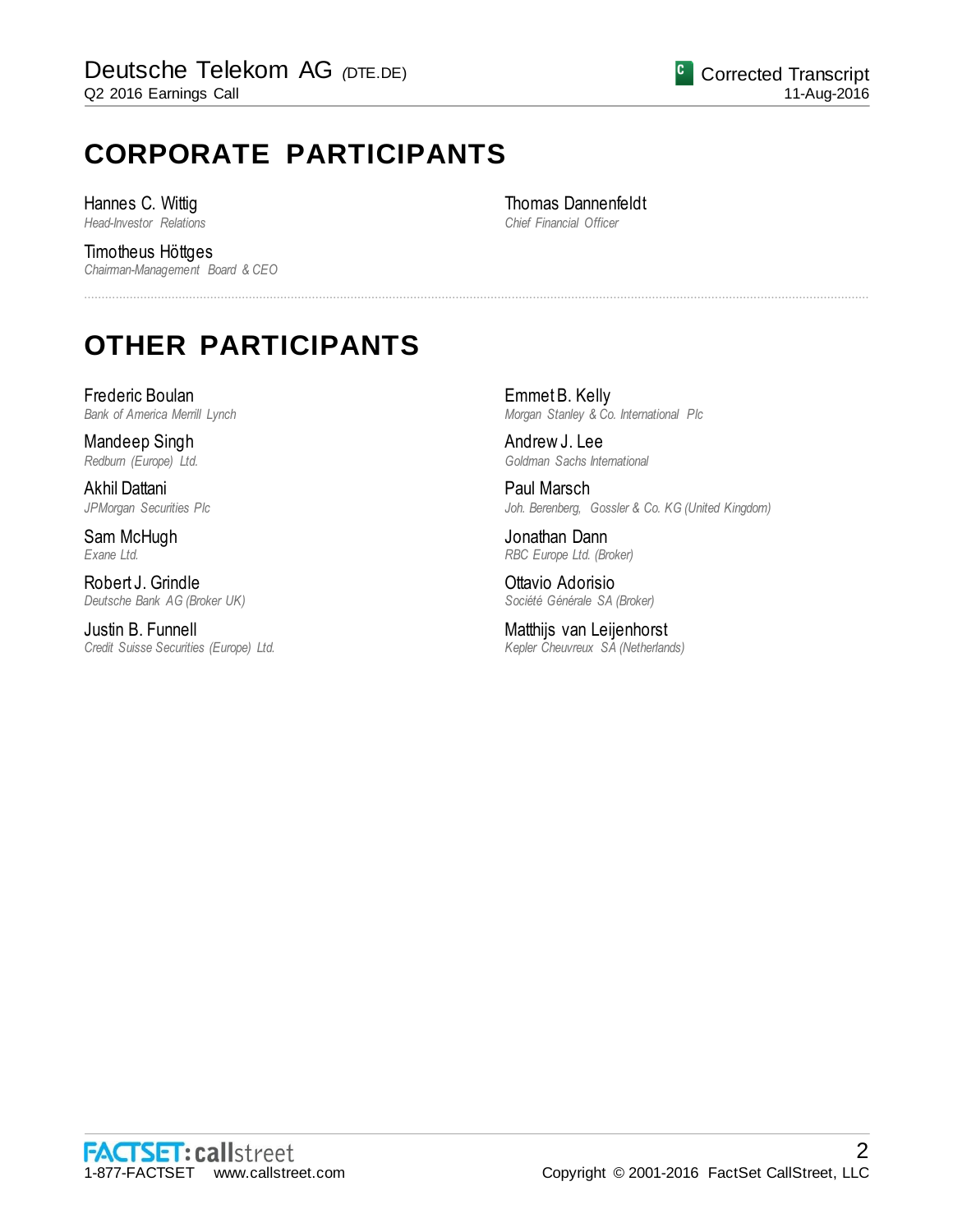# **MANAGEMENT DISCUSSION SECTION**

**Operator**: Good afternoon and welcome to Deutsche Telekom's Conference Call. At our customer's request, this conference will be recorded and uploaded to the Internet.

................................................................................................................................................................................................................................

May I now hand you over to Mr. Hannes Wittig.

### Hannes C. Wittig

*Head-Investor Relations*

Good afternoon, and welcome to our second quarter and first-half 2016 conference call. With me today are our CEO, Tim Höttges; and our CFO, Thomas Dannenfeldt. Tim will first go through a few highlights of the first-half followed by Thomas who will talk about the quarter's financial in more detail. After this, we have time for Q&A. Before I hand over to Tim, please pay attention to our usual disclaimer, which you will find in the presentation.

And now, it is my pleasure to hand over to Tim for his highlights.

#### Timotheus Höttges

*Chairman-Management Board & CEO*

Yeah, thank you, Hannes, and a warm welcome to everybody also from my side. Let's start today's call with my summary of the first-half year 2016.

................................................................................................................................................................................................................................

Our strong momentum continued, strong momentum with investments, with customers, and with earnings. We are very happy with our year-to-date performance and we remain well on track for our group targets, we presented to you at our Capital Markets Day last year. We also reiterate our guidance for 2016.

The first slide is our usual quick reminder of our main strategic building blocks. These remain as valid as on the first day. Let me reiterate our focus on the integrated IP networks, our commitments to create the best customer experience, our ambition to lead in business, and to work with the partners where it makes sense.

Slide five summarize some of my highlights for the year-to-date. The demand for our fiber product remained strong and even accelerated. We now connect 5.6 million German homes and businesses with fiber, this is by the way an increase year-over-year by 27%. We added a new record of 1.2 million fiber customers in the last six months.

In the U.S., we gained 4.1 million subscriber so far this year and we raised our full-year forecast yet again. After our technology and product launches at the Mobile World Congress this year, the CeBIT Fair – and the year's CeBIT Fair, the last three months were more focused on bringing innovative products to the market.

Our strong growth continues. Our revenues grew 3.4%. In Germany, we achieved stable fixed-line service revenues for the first time since the full deregulation 20 years ago. Comparable EBITDA was up 6.9% in the firsthalf on track for our full-year target. Headline free cash flow was slightly down year-on-year, but comparable free cash flow grew 16%, on track for our full-year target of €4.9 billion.

The next page shows some examples for the strong momentum we are seeing with our customers. We continue to see good momentum with our MagentaEINS convergence products. We now have 3.6 million converged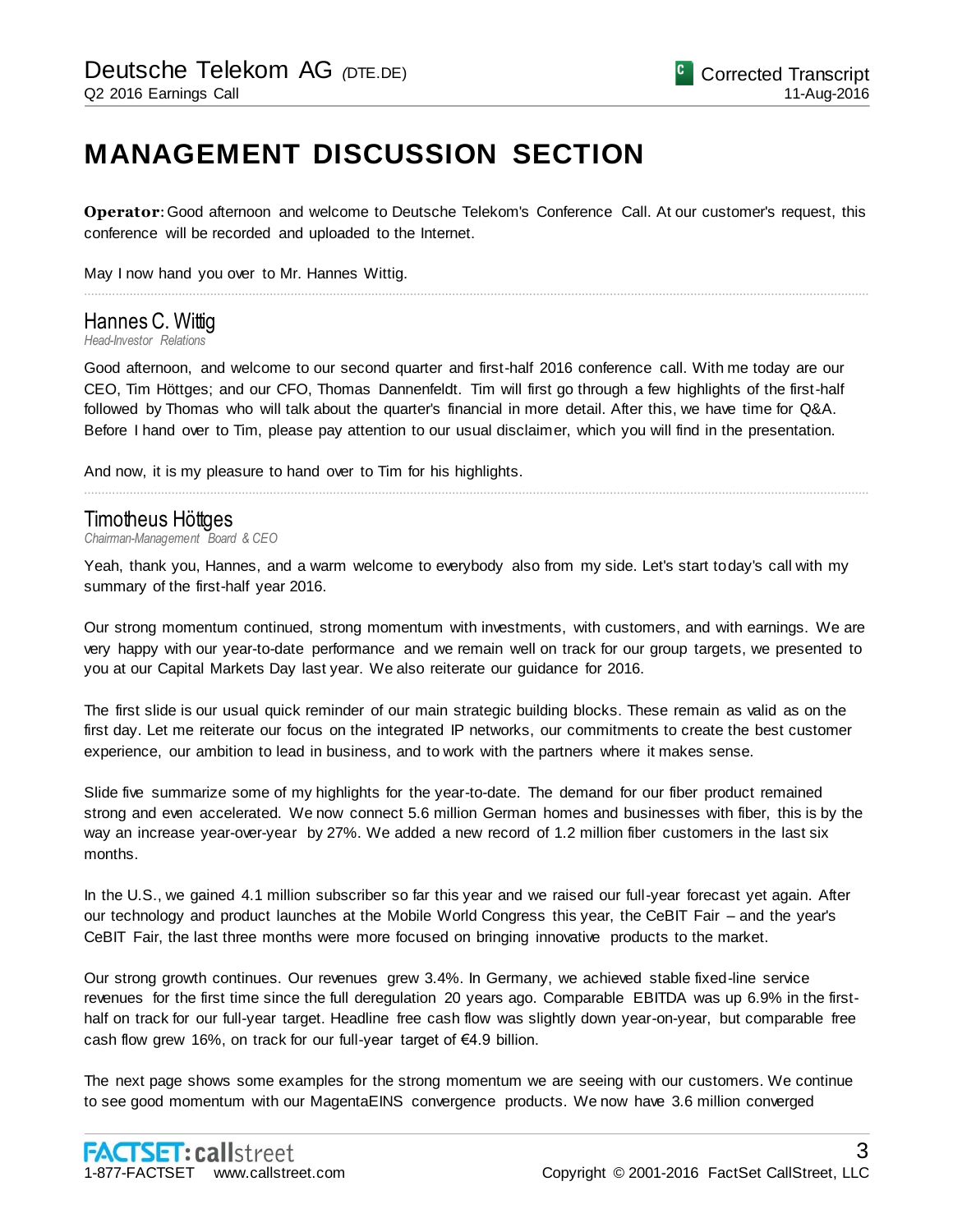### Deutsche Telekom AG *(*DTE.DE) Q2 2016 Earnings Call

subscriptions in Europe of which, 2.5 millions in Germany. I already mentioned our success with fiber in Germany, where we added 2.2 million homes in the last 12 months. 28% of our retail broadband homes are now on fiber, up from 19% one year ago. Our U.S. performance speaks for itself. And in the cloud, we grew 22% year-on-year on track for our ambition level.

Let me now look at some recent highlights and start with our innovations. As I said, after the many exciting technology and product launches earlier in the year, the last three months we're focusing on bringing innovative products to the mass market. A few days ago, we finally launched our new Entertain TV product with its many innovative features. At the same time, we also launched our new Test the Best promotion, which gives customers the chance to experience our high-speed network for one year at no extra cost.

We added 40,000 customers to our smart home platform this year, doubling our base. Our more-for-more tariffs were well received by new customers, but also by our existing customers. German data usage growth accelerated throughout the year.

In the U.S., we now have more than 100 content provider on our Binge On platform. We extended our connected car partnership with BMW, by offering worldwide 4G connectivity, and to Telekom Wi-Fi hotspot solution in the car. And we agreed to trial the new LTE standard for vehicles in our Autobahn test bed. And we are seeing good initial traction with our new public cloud products.

On the technology side, we recently demonstrated a record 1.2 gig LTE advanced pro-speed, together with Nokia, in our subsidiary in Poland. And we agreed to build a 5G test network in Berlin. Supporting our network leadership, our CapEx grew 8% this year. We also spent €1.1 billion on spectrum so far this year. Another highlight last quarter was our agreement to acquire the A-block spectrum for Chicago. We were also able to secure 2.6 gigahertz spectrum in the Czech Republic, and a second 800 megahertz block in Poland. We have been busy working on regulatory issues.

We are happy that the German regulator and the European Commission finally want to go ahead with the Nahbereich vectoring. This is a great opportunity for more than six million German homes. And we are hopeful that the conditions will soon be in place for this rollout to proceed.

As for Level 2 bit stream, Bundesnetzagentur has recently presented its draft proposal. We would not expect us to be happy with the regulation, and we are not. There are some aspects in the proposal that are logical in the overall context, but there are also aspects, which are counter-productive, if you want to encourage infrastructure investment.

Finally, the German government has recently decided to increase its broadband subsidies by around 50%. We welcome this extension, and will again look to participate wherever it makes sense. We do not expect the new programs to contradict our free cash flow guidance for this year or our Capital Market Day's targets of 10% average annual free cash flow growth from 2014 to 2018.

Finally, let me mention our recent governance changes. We decided to consolidate our convergent network, innovation and IT activities in a separate board of management department, which will be led by Claudia Nemat who has the best possible background for this role. We believe this is the right step and the logical step as technology and IT increasingly come together. As we accelerate our network transformation and prepare for 5G.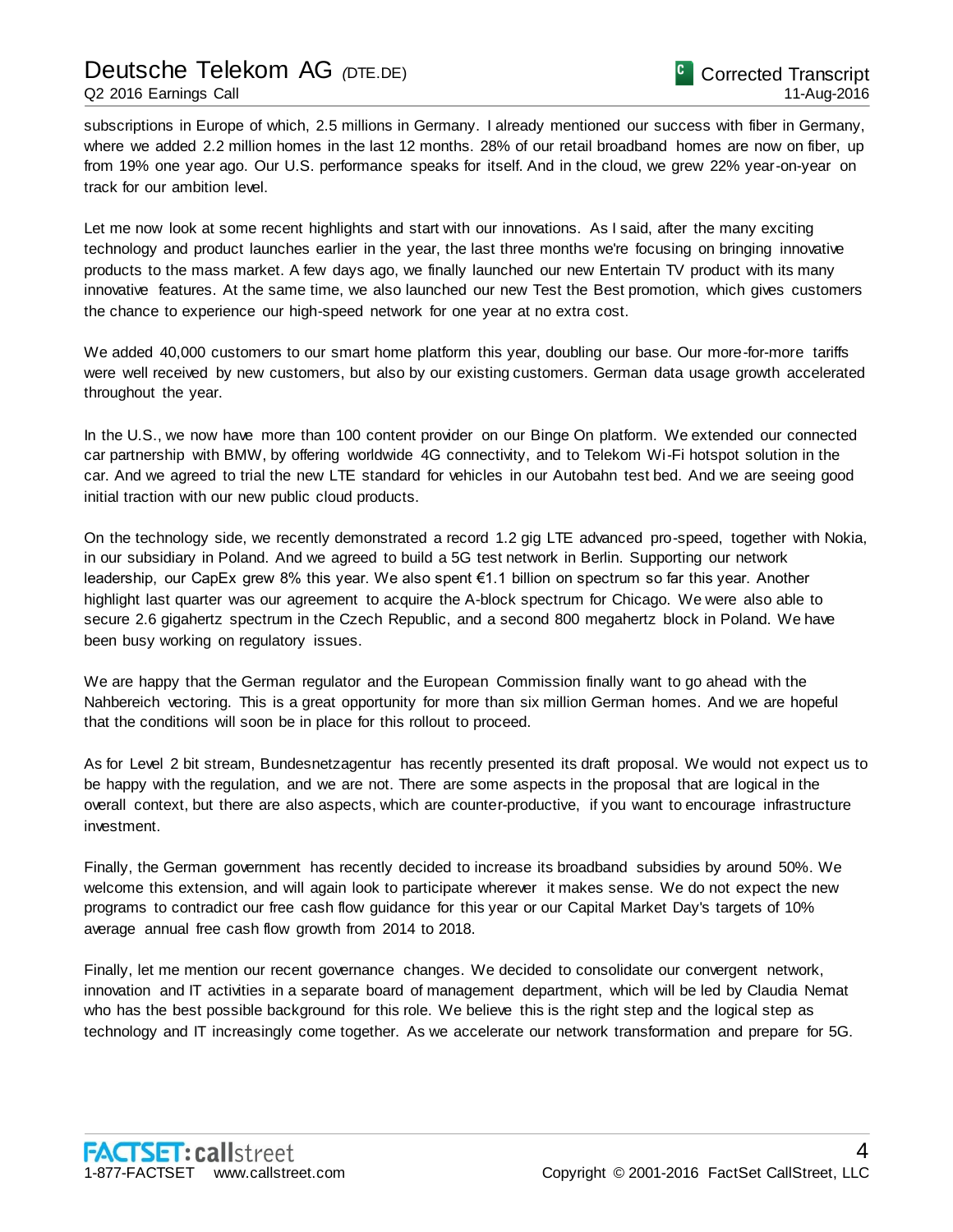The over responsibility for the segment Europe stays with our new board member Europe, and I'm delighted that we were able to recruit Srini Gopalan, who joins us from Bharti for this position. This is a clear signal for the internationalization and a better focus on marketing and sales.

Moving on to our group financials on slide eight. We are happy with our first-half performance and we reiterate our stated guidance for the year. We also reiterate the group targets that we stated at last year's Capital Market Day. Our headline revenue grew by over 3%, the slight slowdown this year reflect changes in the commercial model in Germany and the U.S., but we're comfortably ahead of our medium-term guidance.

Our EBITDA grew 7% on a comparable basis, and despite our high investments, we were able to achieve doubledigit growth in comparable cash flow. To sum it up, our financial metrics remain either in line or ahead, sometimes strongly ahead of the run rates we committed at last year's Capital Market Day.

................................................................................................................................................................................................................................

With this, I want to hand over to Thomas, who'll provide you with more details on our second quarter.

#### Thomas Dannenfeldt

#### *Chief Financial Officer*

Yeah. Thank you, Tim, and I'm going to start with my first slide, which shows the financial highlights for the group as a whole, and as already mentioned, our financial momentum remained strong in the second quarter.

Our revenue momentum was impacted by changes in the commercial model for German spot market deals, and through handset leasing in the U.S. But, yeah, service revenues continued to grow double-digit; and in Germany, we saw a bit of growth in our fixed-line services revenues for the first time in 20 years, Tim mentioned that already. Our adjusted earnings were almost stable and our online free cash flow momentum is in line with our fullyear targets.

Moving on to slide 11. In Germany, our sales were down by 3.1% this quarter, mostly due to lower revenues from spot market handset deals. However, our total service revenues improved sequentially and were stable year-onyear. Our Germany EBITDA was stable year-on-year as well, in line with our unchanged guidance for this year. However, service revenues declined 0.8% this quarter, showing the expected sequential improvement despite a meaningful drag from roaming.

Now fixed-line service revenues continues their steady improvement and grew 0.4% this quarter. What this [indiscernible] (10:34) this is the best performance since our deregulation 20 years ago. Together fixed and mobile service revenues were stable year-on-year.

We gained 156,000 contract customers, while this is slightly below last quarter, our most valuable own branded contract customer intake improved sequentially. So, in sum, our commercial momentum was very steady. We're seeing good tractions with our new more-for-more tariffs, with new and with existing customers. With more-formore, we also increased the data allowance for our existing customers for free of charge, but many of them already choose to upgrade their plans. So, data usage growth almost doubled to 61% this quarter.

Slide 14, detailed some of the factors impacting our reported mobile service revenues. As expected, our performance improved to minus 0.8% year-on-year this quarter. This is in spite of much greater regulatory drag. On top of the small headwind from last year's MTR cuts, we experienced a headwind of around one percentage point due to the roaming cuts at the beginning of May. The accounting headwind related to our convergent offers was similar magnitude to the prior quarters with 1.1% you see. While the market has recently been dynamic, not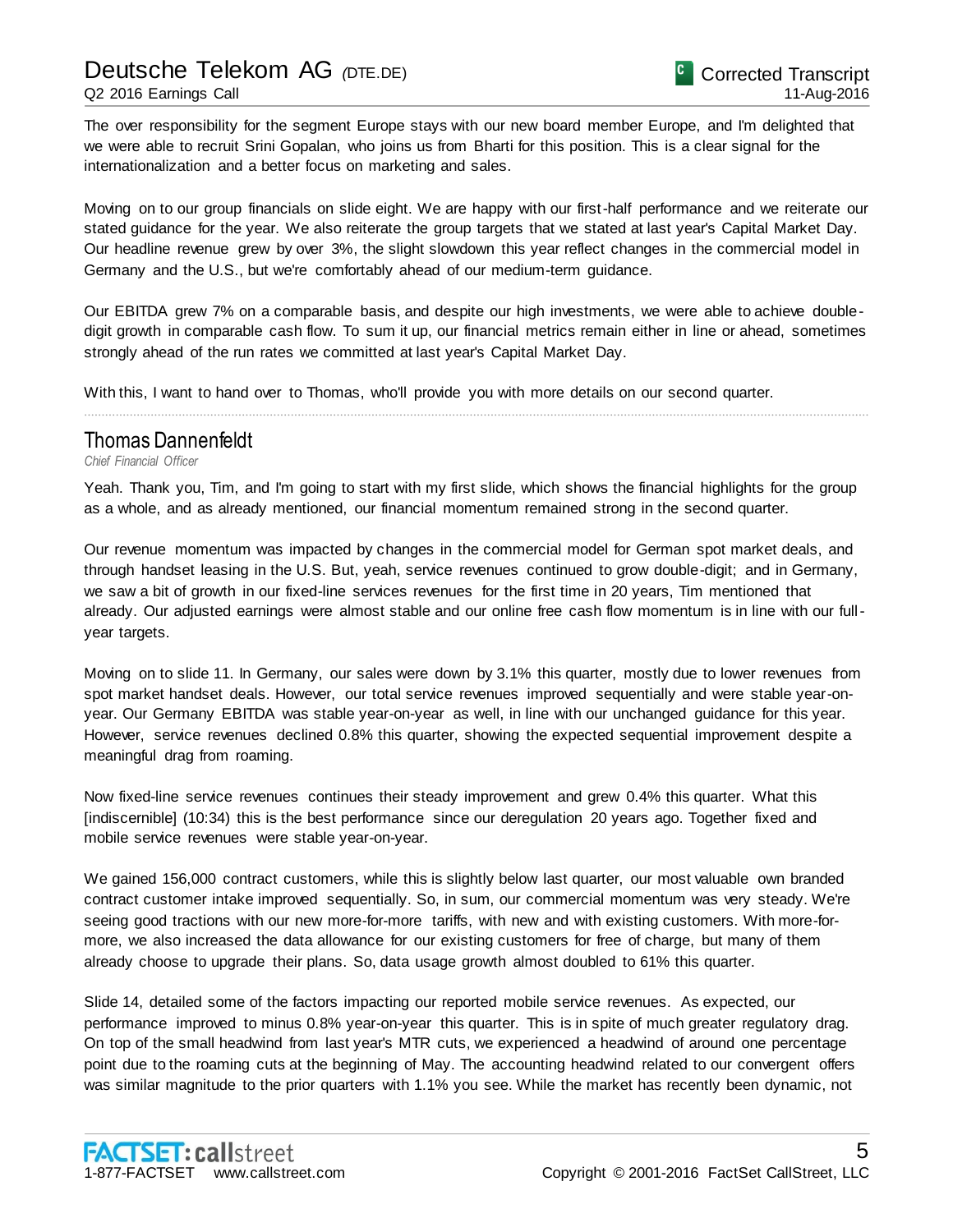all the news has been bad. And we continue to expect 1% annual CAGR in our mobile service revenues, excluding the impact of EU roaming regulation.

Moving on to fixed-line on slide 15, we added 64,000 broadband customers. For the year as a whole, we continue to expect at least as many broadband net adds as we did last year. While our first-half run rate is little bit below that we need for our target, but expected our momentum this year to be somehow back loaded in the fixed-line, due to the timing of our planned commercial initiatives.

At the beginning of August, we finally launched our excellent new TV platform in the mass market. And as Tim has mentioned, we also launched a new Test the Best promotion, to encourage customers to use our high-speed tariffs and to participate better what is stronger than expected German broadband market. It was another great quarter for fiber growth. We added 578,000 fiber customers this quarter compared to 430,000 one year ago. Just over half of these new customers were on our retail platform.

Our broadband revenues grew 1.8% again this quarter, helping to reduce our retail revenue decline from minus 1.7% last quarter to minus 0.8% this quarter.

We've already highlighted that after two decades of decline we finally achieved slight fixed service revenue growth for this quarter. This was driven by improving retail revenues and ongoing strength in our wholesale revenues.

On slide 18, you can see that we could add another 0.4 million German households to our fiber footprint and now cover 57%. And we remain on track for our milestone to cover close to two-thirds of German homes by end of this year. 47% of access lines are already on our IP platform, so we are almost halfway there. Within the mix, we now have migrated also 1 million German [ph] B2B (14:05) line, and we have reached 91% coverage in LTE.

Moving on to our usual two slides on T-Mobile US, that already presented their very strong numbers two weeks ago. We won 890,000 branded postpaid customers. We also added almost 0.5 million prepaid customers. Total branded net adds of 1.4 million in the quarter compared to 1.2 million one year ago.

Strong subscriber growth and broadly stable ARPU combined to 12.5% mobile service revenue growth driving another quarter of strong EBITDA growth. As a result of the strong second quarter growth, we raised our full-year branded postpaid subscriber growth guidance again, and now expect 3.4 million to up to 3.8 million branded postpaid net adds this year.

Next, we show some of the underlying T-Mobile performance metrics. Branded postpaid phone churn, at 1.27% was the lowest ever. Our bad debt expense ratio, which had temporarily increased last year further declined. Our LTE network is now almost nationwide and due to our recent A-block deals including the Chicago deal agreed in May, we now have access to low-band spectrum covering more than 80% of the U.S. market. This is great news for our customers, and will allow us to profitably serve additional markets.

In Europe, our reported revenues were down 3.2%. Adjusted for deconsolidation and currencies, our revenues were down only 1.2%. Roaming stood for an additional 0.5% drag this quarter. Reported EBITDA was down 4% and organic EBITDA was down 2.9%. The slight sequential deterioration was mainly due to the impact of European roaming and some winter revenue phasing in Poland. I think we mentioned that already in Q1.

Our customer momentum was positive with 153,000 contract net adds in mobile, 67,000 in broadband and 39,000 in TV. Bigger picture remains that excluding the Netherlands, our underlying European business is almost stable,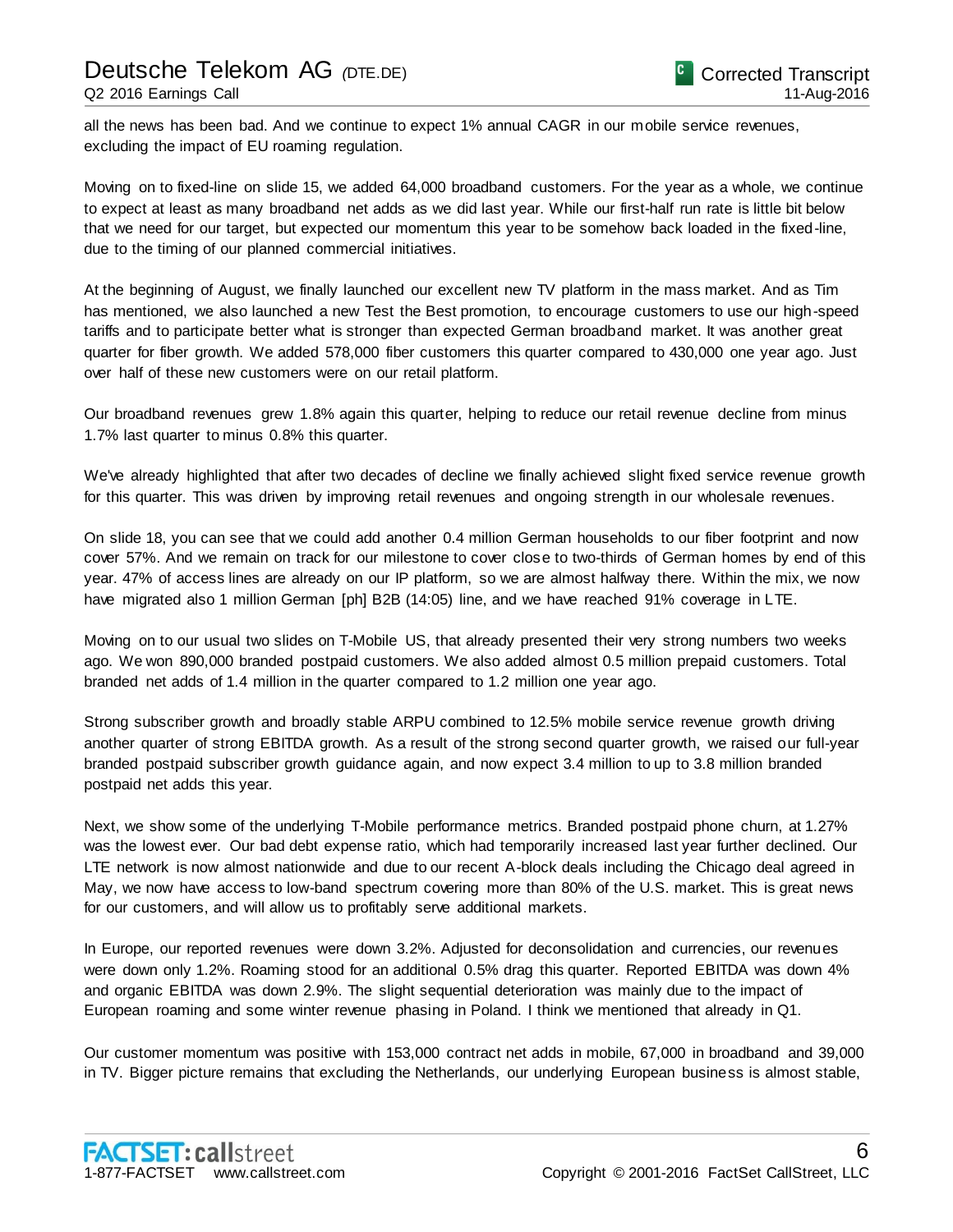due to some ongoing strong performances for instance in Greece and Austria, offsetting some weaknesses elsewhere.

Talking about the Netherlands, where we are clearly in a turnaround mode, we are pleased to see that we now achieved positive contract net adds for four quarters in a row.

As chart 22 shows, in Europe, we now have migrated more than half of our homes to IP, up from 43% one year ago. Our LTE coverage now stands at 75%, up 15 percentage points in the last 12 months.

On T-Systems, T-Systems posted a slight revenue decline this quarter. Half of this was related to currency effects and we also had a difficult comp due to higher project-related revenues in the prior-year quarter. While our first quarter had benefited from a large payment related to the launch of our toll collect system in Belgium, our second quarter was impacted by a few non-recurring items. We are clearly still in a transformation mode, but there are a few bright spots such as our cloud initiatives, so we remain confident that our market unit will continue to improve.

Free cash flow was slightly down year-on-year, but adjusted for the loss of the divi from EE and the last year's settlement, it would have grown 19% in the quarter or 16% in the first-half of this year. Our year-to-date trends are consistent with our stated around €4.9 billion free cash flow target for the year.

Next slide shows our financial metrics at 2.3 times our net debt is well within our comfort zone of two times to 2.5 times adjusted EBITDA. As a result of our ongoing strong EBITDA growth, we quickly moved back from slightly outside this range one year ago – remember, it was 2.6 times in Q2 last year, to back within our comfort zone. All three major rating agencies confirmed their Deutsche Telekom rating with a stable outlook during this quarter.

My final slide summarizes the strategy we presented to you at last year's Capital Markets Day and we continue to strongly execute against these targets; and as Tim said, we remain confident that we will keep delivering them going forward.

And now we are ready for your questions.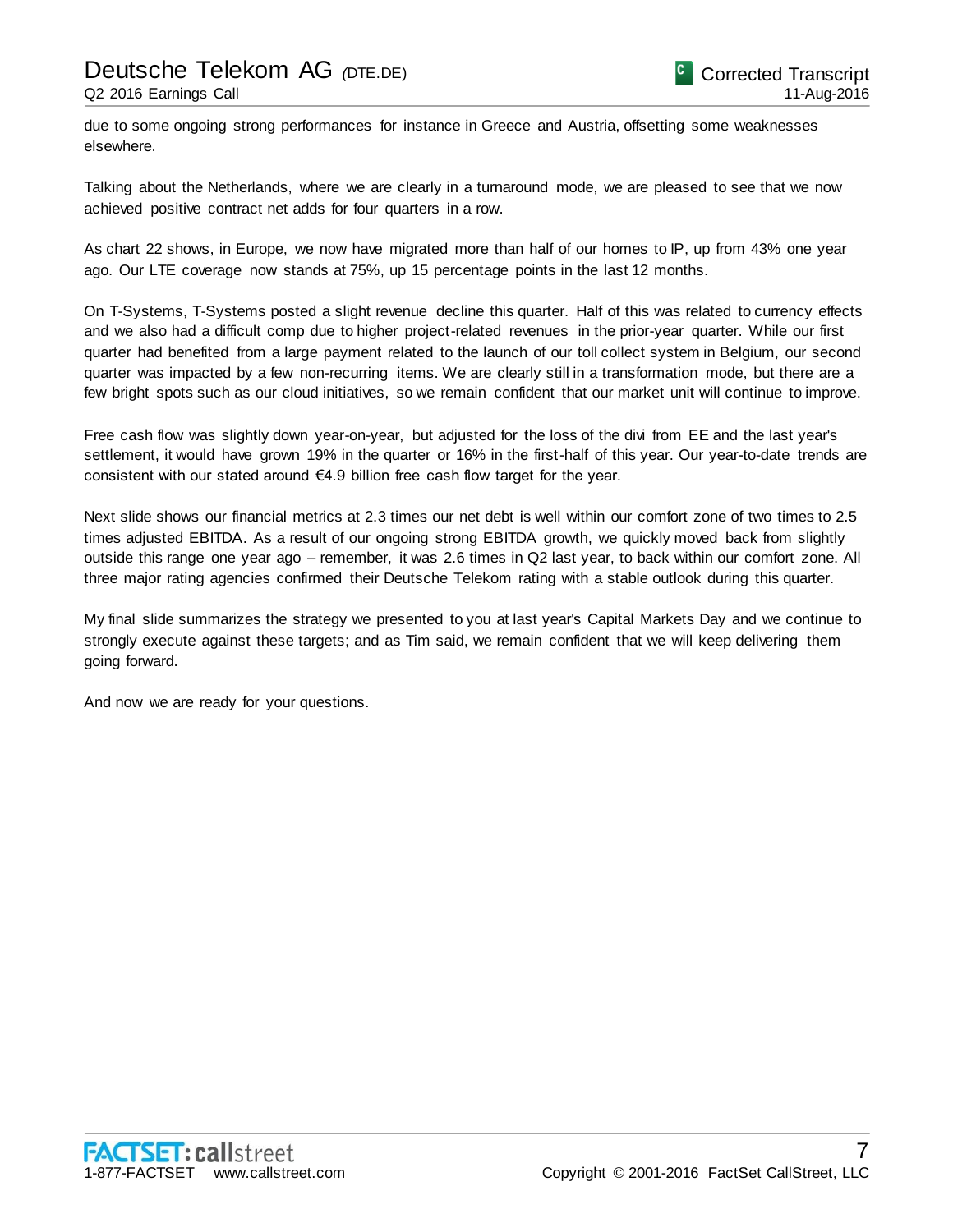## **QUESTION AND ANSWER SECTION**

**Hannes C. Wittig**<br>Head-Investor Relations *Head-Investor Relations* A

Thank you very much, Tim and Thomas. Now we can start with the Q&A part. [Operator Instructions] Please would you kindly restrict yourself to no more than two questions at a time. And I think we have some first questions already. So, the first one is from Fred Boulan at Bank of America Merrill Lynch. Fred, can we have your question, please?

................................................................................................................................................................................................................................

**Frederic Boulan**<br>Bank of America Merrill Lynch *Bank of America Merrill Lynch* Q

Hi. Good afternoon, everyone. Thanks a lot for taking the question. If I could start on two points, please, on Germany. Firstly, if you could come back on your high-speed broadband strategy, in the light of the promotion you launched, don't you think there is enough natural demand from high-speed broadband? And don't you worry that you could see competitive reaction on the back of the offer taking the whole market pricing downwards?

And then secondly, in terms of domestic CapEx, if you could share some thoughts around the impact of those increased subsidies on near-term CapEx. And any early thoughts on 5G implications for your CapEx envelope in Germany? Thank you very much.

................................................................................................................................................................................................................................

# *Chairman-Management Board & CEO* A

**Timotheus Höttges**<br>Chairman-Management Board & CEO

Look, the first thing is, we're investing heavily into the infrastructure in fixed-line. As you know, it is 19% of our revenues which we're investing, and mainly into the fixed-line area at this time. We are highly happy with the uptake of the high-speed products from our customer base already, but it's our intention as well to increase the net add numbers going forward.

We mentioned that in the last conferences already, and I'll say in the vicinity of retail net add market share of 20%. And we have clearly a higher ambition to monetize the infrastructure we are building. We do not want to build the network for United Internet or other wholesale partners.

That in mind, our intention is to show customers the full-speed at no risks. So, Test the Speed, Test the Best is the communication around that and we want to make it easier for our customers to experience this high-speed products. The German broadband market has recently accelerated and it would be totally wrong if we are not participating in this environment.

So, now what is the offer? €19.95 for the first 12 months. And afterwards, you decide which kind of speed you like. If you stay in the highest speed, it's €44.95. If you stay with 50 megabit, it is €39.95. And if you want to go below that in the 25 megabit area, it is €34.95. That's the offer.

By having this retail customers then within our base we have the capabilities of upselling our new TV product. The TV product has a very good look and feel. And by the way all the tests, which we have seen now are very positive. By the way, the best ones, which you will find in Germany at that point in time. So, we are upselling TV as well on that one. So, we have a promotion behind that, that we say, if you take the TV product it costs you additional €9.95 on top of that and there is a Sky promotion, which we have agreed with Sky, which is three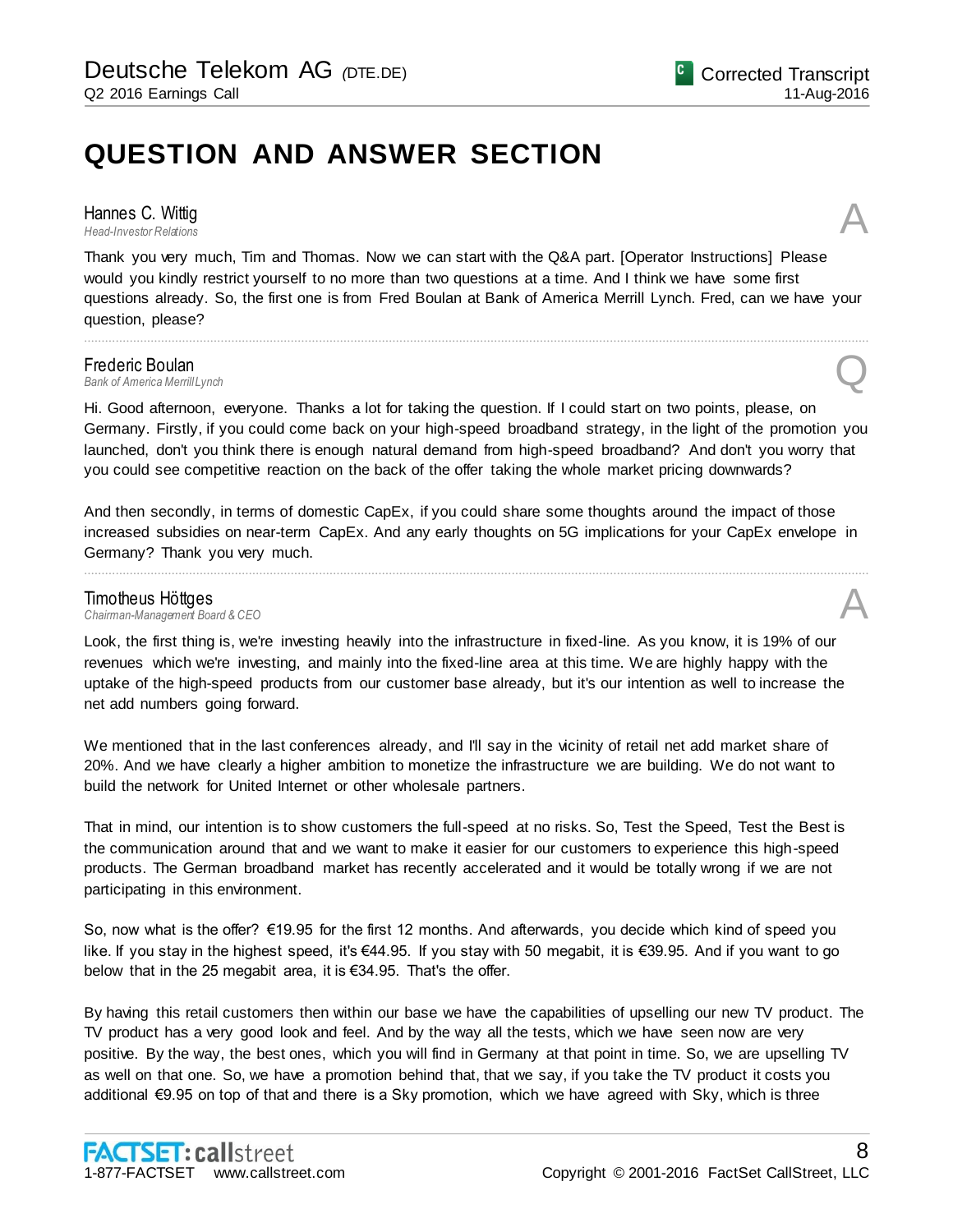months for free for their services as well. So, that makes that very attractive to go into the full value proposition of Deutsche Telekom and that's our intention.

We really wanted to upsell the MagentaEINS services in two new kind of customer base and we want to convince customers who haven't had the opportunity to use this services by not having the bandwidth so far.

So, this is the intention behind that, the clear intention is bring more revenue to the table. You see that we are successful with this already. For the first time since 20 years we are on the right track with our revenue profile, overcompensating as well as the revenue shortfalls on single play line loss this year. So, this is very encouraging and we see that there is an accelerating demand of customers for this kind of product.

................................................................................................................................................................................................................................

### **Thomas Dannenfeldt**<br>Chief Financial Officer **Thomas Dannenfeldt**<br>
Chief Financial Officer<br> **A**

And Fred on your question on the domestic CapEx. First of all, on 5G, short one and a little bit longer one on the subsidies on 5G in our mid-term planning in our profile, we already anticipated and assumed that there will be more CapEx needed on the mobile side from 2017 onwards versus 2015 and 2016, so that is anticipated and within the CapEx envelope, there will be an increase in the mobile side, on the mobile CapEx obviously to support ramp up towards the 5G infrastructure.

On the subsidies, maybe a little bit more here. First of all, as you can imagine we welcome that decision, it's good for the customers and I think it's good for infrastructure rollout that now government decided to move from the 2.7 billion into the vicinity of four billion.

At the moment, we are analyzing the possible scenarios for that usage, what I can tell you is meanwhile there has been tenders already in the country with federal subsidy program, they have been launched as always, we won some, we lost some. But for this year, there is already an impact of a lower triple-digit number on the CapEx side included in our envelope for this year, included in our reiteration of free cash flow guidance.

So, something in the vicinity of €100 million to €200 million of that we will see already this year, that's our assumption. Then it will peak in 2017 and there will be now I think with an increase to €4 billion, also a good chunk of that will be seen also in 2018 then.

As we have planned always in a little bit room to maneuver, we reiterated our free cash flow 10% CAGR for the 2014 to 2018 perspective as well. We believe that even with that increase we can stick to that commitment.

................................................................................................................................................................................................................................

................................................................................................................................................................................................................................

### Hannes C. Wittig *Head-Investor Relations* A

Thank you, Thomas. And the next question please from Mandeep at Redburn. Mandeep, can we have your question, please?

### Mandeep Singh **Mandeep Singh<br>**Redburn (Europe) Ltd.

Yeah. Thank you for taking the question. The first question actually is partly related to Fred's first question. Obviously, you've reached revenue growth in fixed-line. It seems a lot of it, that's driven by the significant yearover-year, but also sequential acceleration in wholesale revenue, which is now growing at 3.4% and if you adjust for some of the one-offs that you called out in the footnotes, it's actually even faster than that.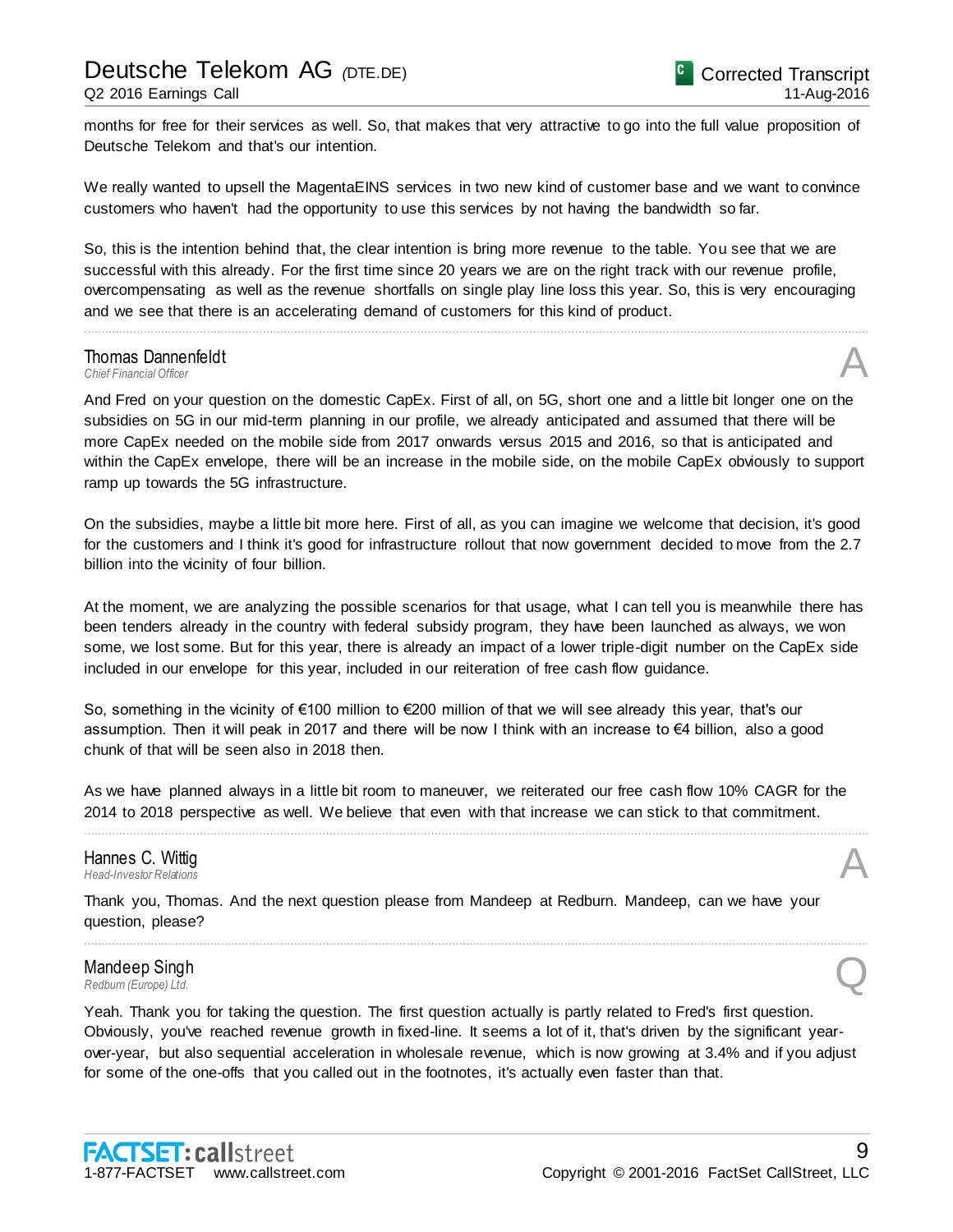And that appears to be as a success of wholesale broadband take up by others. So, it's sort of incons istent with the answer to the first question which is you're not building a network for others, you actually – seems to be that the wholesale revenue is what's driving the growth. So, other people are being more successful selling your network than you are, so I'd like a little bit more color on that point please?

Second question I had was really on the balance sheet, now that you're comfortably within your leverage targets at 2.3 times, you obviously – your EBITDA is still growing, Germany is now stabilized. How do you feel about the balance sheet and potentially moving to a full cash dividend rather than a scrip dividend, just maybe give us some color on the balance sheet and how you feel about that?

................................................................................................................................................................................................................................

**Timotheus Höttges**<br>Chairman-Management Board & CEO *Chairman-Management Board & CEO* A

So, by the way, the revenue effect on the fixed-line side is driven by both angles – driven by the wholesale impact, it's driven by the retail impact; it's driven by the base and it's driven by new customers. So, it's coming from all these angles. And you're right, the impact of the wholesale numbers were higher than the numbers on the retail side. We have seen, growth of our – something like vicinity of 4% on the wholesale side.

Now, we build the network and we are investing heavily into the infrastructure. And our intention is that, we want to see both numbers growing, but we want to see the mix coming into another share here. So, what we want to see is that, our retail share is going up and we could easily sacrifice some of the wholesale side here.

And the intention, which we have seen by the way and that is in our contingent model and in the wholesale pricing model is – we were surprised about some very aggressive offers from our competitors, coming in with €999 for the first six months or 12 months and then going to the higher prices and we saw as well, Vodafone being in this range with the subsidy for the first 12 months as well.

And, knowing that the original product of Deutsche Telekom is always better than what our wholesale partners are offering, at least, that is, my belief with all the maintenance people behind and with all the service behind – with all the customer service behind, we don't want to leave that share as it is today; and therefore, we make it now easier for customers with this kind of lower [indiscernible] (28:52) price here to choose and to test our own capabilities. That's the intention behind the modification we made for that one.

And on top of that, we were not able in the second quarter to fully excavate the Entertain service offering. That is due to the introduction of this new platform. Both is up and running. The August prices are in the market. The IFA, our biggest fair in Germany, is coming soon with the promotion. So, the second half year we'll be focusing very much on fixed-line retail's products. The first half year was very much focusing on the front loading of our mobile services. So, that's the intention. We expect that we at least make them same net add numbers on our fixed-line retail services, as we made last year, that's the intention, so that is what you could expect for the remainder of the year.

................................................................................................................................................................................................................................

### Thomas Dannenfeldt **Thomas Dannenfeldt**<br>
Chief Financial Officer<br> **A**

Hey, Mandeep. And your question around the balance sheet. First of all, leverage 2.3 times, it is where it should be. Please keep in mind, there is an U.S. auction running that will have obviously some impact on the leverage, as planned. But, what I'm saying is, prior to the end of that auction the leverage should be significantly below 2.5 times and that's where we are. But, that's one part of the answer.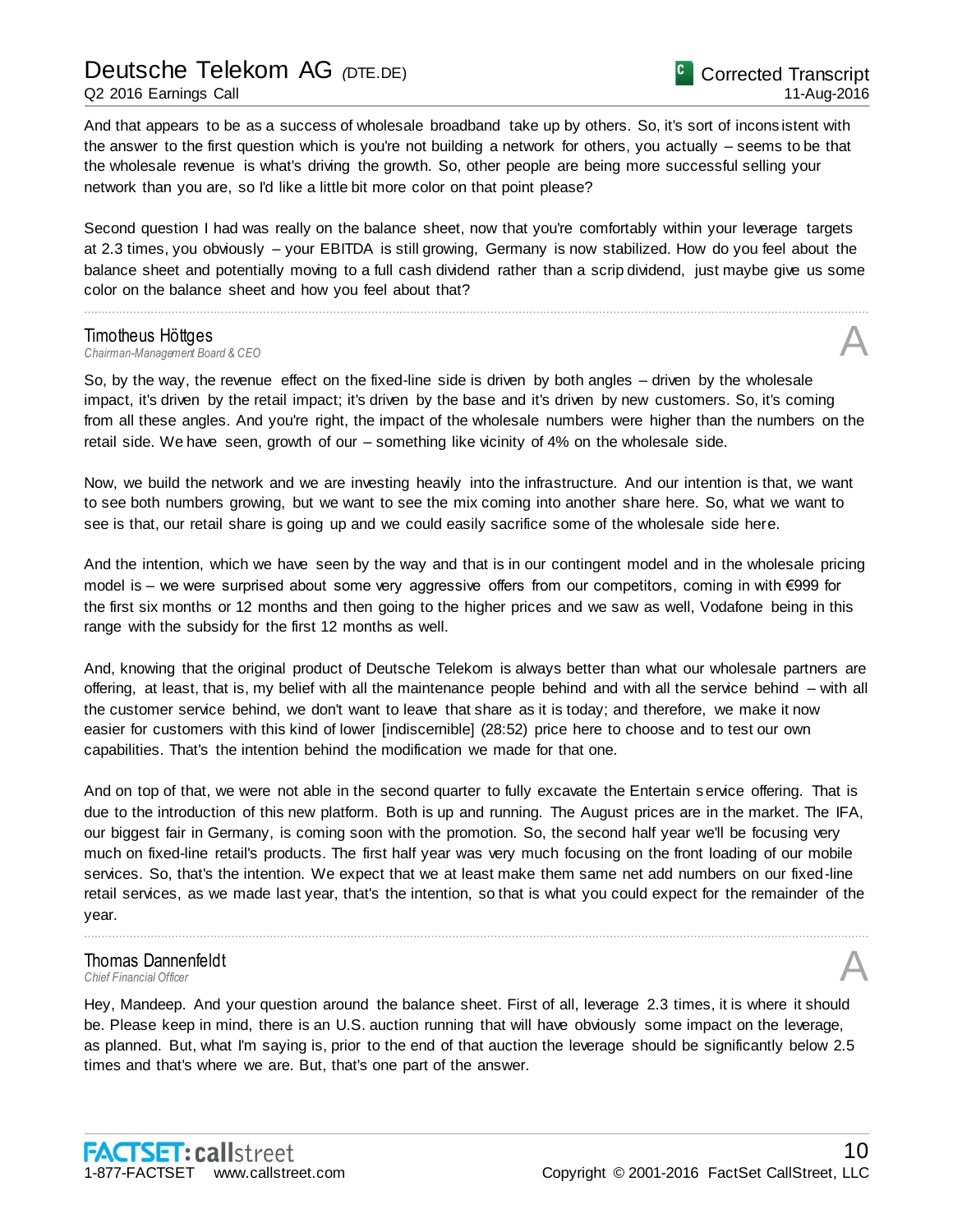#### Q2 2016 Earnings Call

Corrected Transcript 11-Aug-2016

The second one is, in my planning – my mid-term planning in our guidance, as we've given, we assumed no scrip dividend. So it is, the whole discussion about scrip dividend is on a yearly basis, an opportunistic view on, does it make sense, is it appropriate or not, but mid-term planning never assumes that it takes place. And so, that is, I think answering your question.

................................................................................................................................................................................................................................

................................................................................................................................................................................................................................

### Hannes C. Wittig<br>Head-Investor Relations *Head-Investor Relations* A

Thank you, Thomas. The next question we have is from Akhil Dattani at JPMorgan.

#### Akhil Dattani

*JPMorgan Securities Plc* Q

Yeah. Hi. Good afternoon. Thanks for taking the questions. Firstly, just on German mobile, and I guess, it's somewhat related to the first question we had on German fixed. Just interested in terms of how you think about some of the conflicting moves we seem to be seeing in terms of pricing across the market. Obviously, you've discussed the more-for-more changes that you've put sort of the high-end, but equally Vodafone seems to be arguing that there has been a step up in indirect channel spend associated with that. And then at the low-end, we've all seen a bit more aggression from some of the smaller players. So, just generally, a bit of color around the competitive environment.

And you mentioned on more-for-more specifically some numbers around the usage trends you're seeing on the back of that, so if you wouldn't mind sharing a bit more color in terms of both the uptake of those offers and sort of data usage trends we're seeing that would be quite interesting.

And then just a very quick one on Holland, you mentioned the improving contract net adds we see in the last few quarters. Just interested to understand from you whether you feel there are meaningful changes you still need to make to that business or do you think things are on track. And if you are able to comment on them, the remedies that have been offered in Holland, whether or not you'd have an interest in those, that'd be interesting too. Thanks.

................................................................................................................................................................................................................................

### **Thomas Dannenfeldt**<br>Chief Financial Officer **Thomas Dannenfeldt**<br>
Chief Financial Officer<br> **A**

Yeah, Akhil. I am going to start on the German mobile and I think, and Tim will pick up the question about the Netherlands. I think, first of all, it is important to mention that as you know the German market is quite well segmented. So, you have that upper end of the market where you have with more-for-more Voda following the trend. And I would say that the big network operators following a strategy of value more-for-more. You offer more and people pay more. And yes, there is always noise around competition, that's what competition is about. Someone is complaining about what happens in indirect channels and so on.

But I guess, the general trend here is more-for-more upward strategy. By the way, on indirect channels to be very specific on that one, we clearly said that for the introductory quarter, which was Q2, we will have higher subsidies behind that new offer. And we've said we're going to reduce that again in Q3 once we did. So, I guess that's a trend we can observe, and you mentioned that, in the, what we call smart shopper, where Drillisch and United and also otelo and Congstar and Blue and so on are working, there is a lot of competition going on as the market segmentation works I guess very well, that's kind of normal situation from my point of view.

Our bigger impact we had in Q2 on our mobile service revenue was not coming from the B2C side, it was B2B. So on that side in Q1, we had a very big impact, that was already – the negative impact was declining in Q2, that's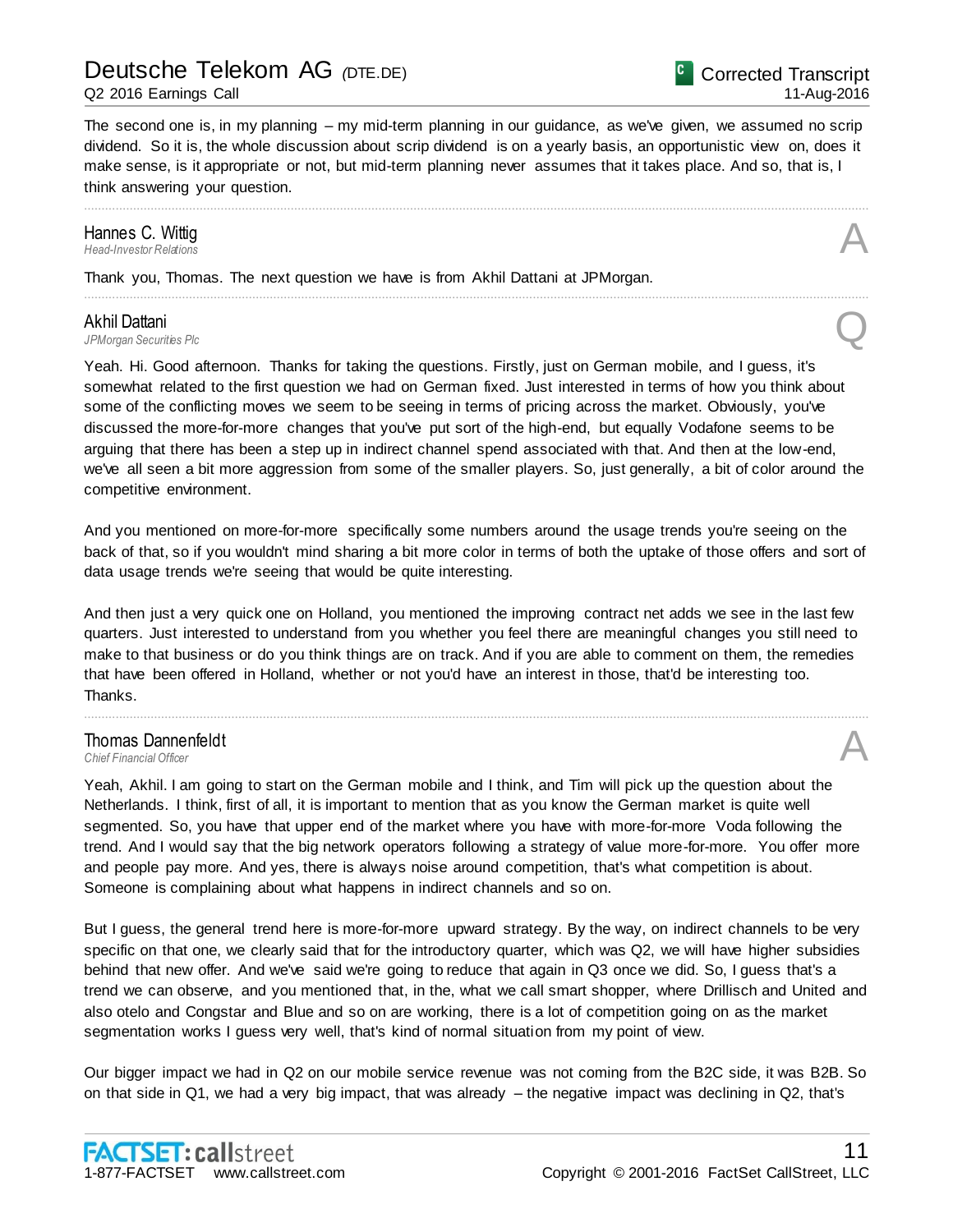why we are confident looking at second half of the year, because of that B2B drag diminishing over time, because we will see that guidance of 1% ex-roaming kicking in. ................................................................................................................................................................................................................................

**Timotheus Höttges**<br>Chairman-Management Board & CEO *Chairman-Management Board & CEO* A

With regard to your question to the Netherlands. Look, you know that this isn't an easy market for us and it was in the past and so, we have to do our homework here. And the first step was to fix the basic and that was, let's say, that we have to improve our network which is now one of the best network which we have. It has an excellent spectrum position, it has an excellent build out, it has excellent testing now, and so the prerequisites for good carrier services is given.

The second thing what we have to do is that we have to ensure that our brand is good positioned with a clear mandate here and with a clear view on what's going on there. We are working on that one with the new management. We have changed the management entirely over the last month, and we're working in a very tight governance with this team together to reassure that we find the right proposition around the mobile area.

The prime focus for us in the net Dutch market is the mobile area, because we have some competitors sitting there with fully converged environments, while we are very much focusing on mobile services. That's the prime market for us.

In any market by the way, there will be place for mobile services. And we have to find out what is the best position in this regard. And I don't want to, let's say, release our latest thoughts on that one here. You will see that within the next weeks by the way coming to the market what our intention is around that.

Looking to the situation around the merger of Ziggo and Vodafone, yes there are remedies, there is a disposal of the fixed-line intended here. This fixed-line is quite small business, 123,000 customers, the net add per quarter is 17,000. So, it's pretty small that business – and the question is whether we are tackling the fixed mobile converged as an answer. It is for us too early to say whether this is interesting, but we would be not well advised if you would not look into that one. So, that doesn't mean that we're going to buy it, it means we will have a look onto that one and after a good due diligence on strategic fit here, we will come back to you on that one.

So, I hope that is answering your question. The first steps done, network, the net adds numbers we expect a positive net add number for the total year 2016 and the other propositions we will come into the market soon and then we could discuss about the impact.

................................................................................................................................................................................................................................

### Hannes C. Wittig *Head-Investor Relations* A

Thank you, Tim. Just to maybe add a bit more color on the mobile data trend. So, as Thomas had already said in his speech, we're seeing acceleration of German mobile data usage in the residential customer segment from around 35% year-on-year growth in the previous quarter to 61% this quarter and it's approaching the 1 gigabit per month level, not huge by the national standards but for Germany clearly a good development. And we are pleased to see that, it's something you would have hoped to see, given we have increased the data allotted for our customers as part of the more-for-more move in April. So, the other positive aspect here apart from the data usage increases that that's been really quite little spin-down and not as much cannibalization of top-ups, et cetera as when you – one might have thought. So, genuinely people seem to enjoy having more data and they're using it and I think that's encouraging as a trend for the market.

So the next question, we would ask for it from Sam McHugh at Exane. Sam, can we have your questions, please?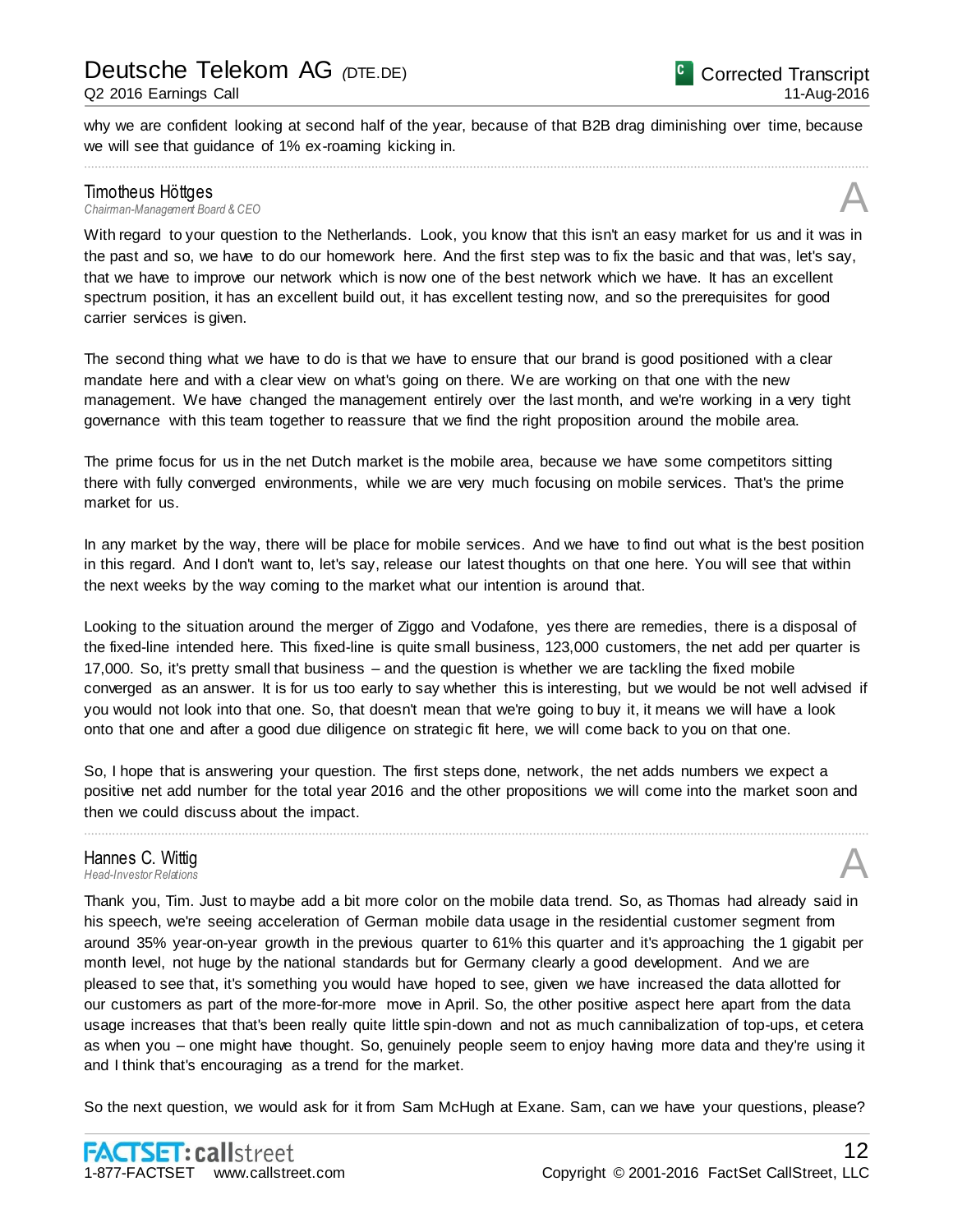### Sam McHugh<br>Exane Ltd. **Sam McHugh**<br>Exane Ltd.

You talked about your share of net adds from retail broadband, what do you think your fair share of net adds is then if you've been doing kind of 20% recently? And then secondly, just on the cost base in Germany, one of the slide shows it's down about €140 million year-over-year, which is roughly the same amount that the handset sales are down. Can you just give us a little color about how the cost base in Germany is moving and what your expectations are for next year and the year after with that? Thank you.

................................................................................................................................................................................................................................

**Timotheus Höttges**<br>Chairman-Management Board & CEO *Chairman-Management Board & CEO* A

The first question with regard to the net add numbers that we want to see, we have a good base, we have a low churn on that base. We see a lot of upgrades in that base towards new bandwidth, this is the 580,000 number. So, our base is very stable.

Now with regards to the net add numbers, we are expecting, we have said that, in the vicinity of last year, so in the vicinity of 300,000 is the number, which we're aiming for and for the total year. That's the ambition and this is then translating into the market share, overall, which we then see by the end of the year.

................................................................................................................................................................................................................................

### **Thomas Dannenfeldt**<br>Chief Financial Officer **Thomas Dannenfeldt**<br>
Chief Financial Officer<br> **A**

And on the cost base, the share of the indirect costs, so not [ph] SSCs and CRCs (40:06) and revenue related is minus – or it's €45 million, which is kind of a fair chunk of the whole thing. Last year I said €1.8 billion is the number on the four years perspective. I think we've been in line with that on a 2015 perspective. I think we will do on 2016 as well. As you know, there will be a little bit of back loading due to the IP migration we have. So in 2017 and 2018 there will be a little more than 2015, 2016, what we said. And I guess, we're in line with that.

................................................................................................................................................................................................................................

................................................................................................................................................................................................................................

### Hannes C. Wittig *Head-Investor Relations* A

Thank you, Thomas. And with that, we move on to Robert Grindle at Deutsche Bank. Robert?

#### Robert J. Grindle

**Robert J. Grindle**<br>Deutsche Bank AG (Broker UK)

Yeah. Thank you. I think it's really interesting Claudia's appointment as the Head of the merged IT and Technology Network division, and it appears that some of the benefits of your investments in IT infrastructure might be becoming more visible. And I note some announcements on Pan-Net this morning, which maybe is moving to some sort of delivery phase. So, the question is, are we starting to get to the point where you might see some of the Pan-Net investment benefits in Europe or are we still a way off on that?

And separately, what might be other benefits of the new merged IT and technology division under Claudia? Thank you. ................................................................................................................................................................................................................................

### Thomas Dannenfeldt **Thomas Dannenfeldt**<br>
Chief Financial Officer<br> **A**

Maybe I'm going to start and, Tim, you can add some thoughts here. First of all, what we mentioned and said already is, last year we laid out our strategy about the superior production model and we said what the impact of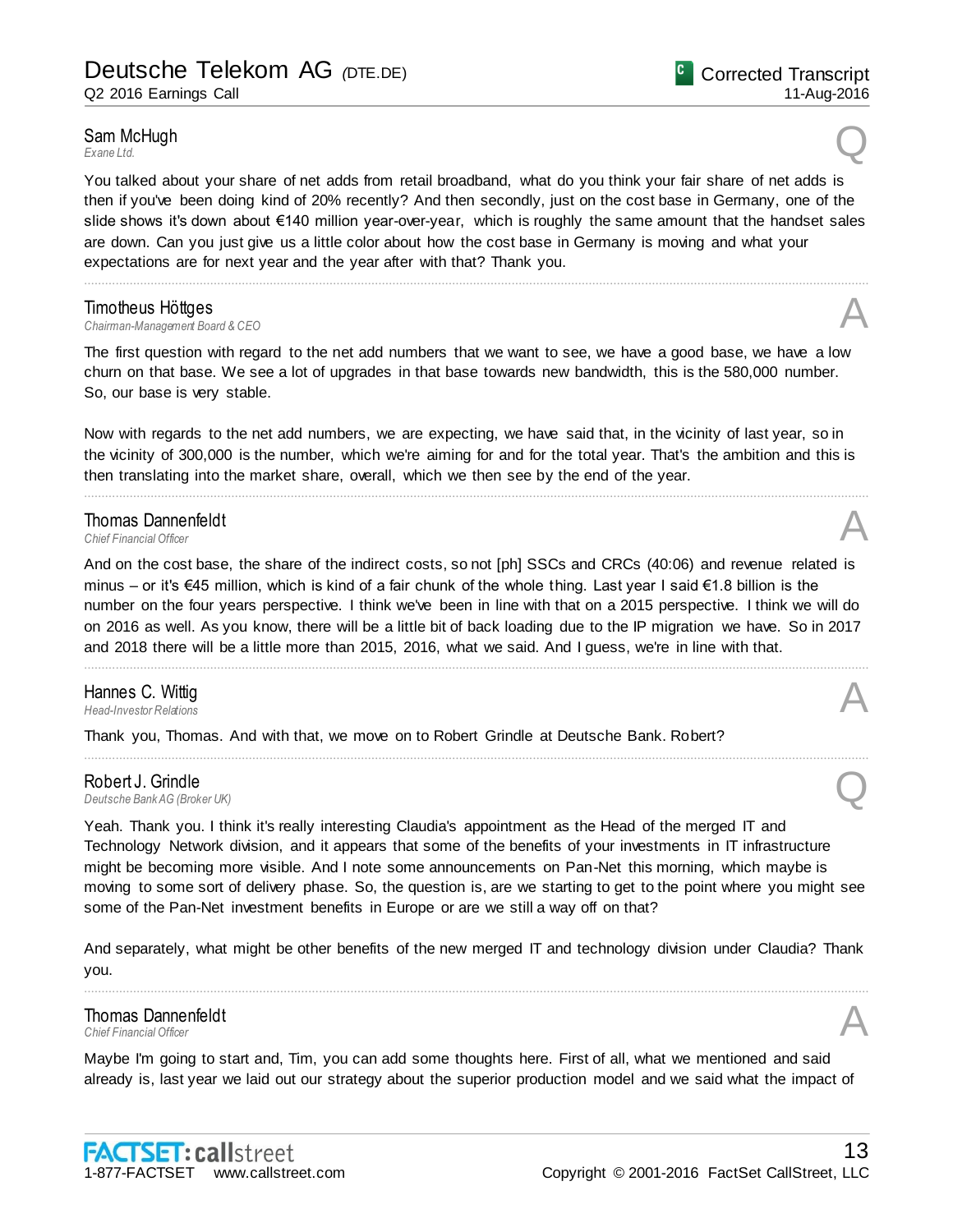### Deutsche Telekom AG *(*DTE.DE) Q2 2016 Earnings Call

those activities will be. Remember there are four parts with digitizing the customer facing processes, we create the pan-European network, we do the [ph] INS (42:05) rollout and we do the IP migration.

And we've given you the profile, which was a drag between 2014 and 2018 basically, and turning into positives from 2019 onwards. We said from the early 2020s onwards, you will have  $-$  you will see a  $\epsilon$ 1.2 billion OpEx run rate related to that, and all the steps we're doing here is to support and secure that development and activities and our commitments.

A little bit more color on Pan-Net to give you an idea. I think we're talking about 360 platforms across our European countries and we will consolidate them into 50 platforms to 60 platforms. The first ones will establish itself and be available by the end of this year, so it's not anymore a concept, it's work being done already and getting commercialized this year.

But, as always, there is enough platforms. As I said, the first ones end of this year, it's 50 platforms to 60 platforms to establish, so it will take some years. And then, as we've said, €1.2 billion will be the run rate in the early 2020s in OpEx you should expect.

................................................................................................................................................................................................................................

**Timotheus Höttges**<br>Chairman-Management Board & CEO *Chairman-Management Board & CEO* A

Let me add one sentence to the governance issues. The first thing, it was never a question of whether, it was only a question when we're going to this governance structure, because as you know, we are strongly believing into that IT and networks are becoming the same more and more, and to have a kind of seamless handing over within one governance, within one clear organization structure makes a lot of sense to simplify process within the organization.

The second thing is that we have still inefficiencies in that system. When it comes to our IT roadmap, to be honest, one evidence is, sometimes we are ready with our network capabilities, but the next month we find out that on the CRM side, on the BSS side we are not ready for launching this products. And to synchronize in this big organization these activities in a better way.

Thirdly, we have announced that we have now built and started the three data centers across Europe. That is what you were referring to. So, we are investing money into that one, you see the benefits already on data services. For instance, this cloud VPN piece is up and running and get marketed already in the market every day. So, there are already benefits on that one. And there's a clear cost target and efficiency target behind Claudia's work.

The second intention behind this organization structure, is I call it always the [indiscernible] (44:56) which means, how many construction areas could one manager handle. And the reason that having technology and all the European markets at the same time was, from my reading, high complexity. And reducing the complexity and handle it over to two guys makes a lot of sense. On the one side you bundle IT and technology. On the other side, you have a guy who is more marketing focused and sales oriented with a very international experience.

So, that gives us in the boardroom, and you might say, German telecom is a little bit of technocratic and bureaucratic, it was my intention to have even more sales and marketing skills in the boardroom, meaning we have here the right attempt, focusing very much on the consumers' propositions in this regard.

And the last message is, we scale up this organization to a more international organization, because now we have two member in the board who is not able to speak a word in German, which I highly appreciate, because we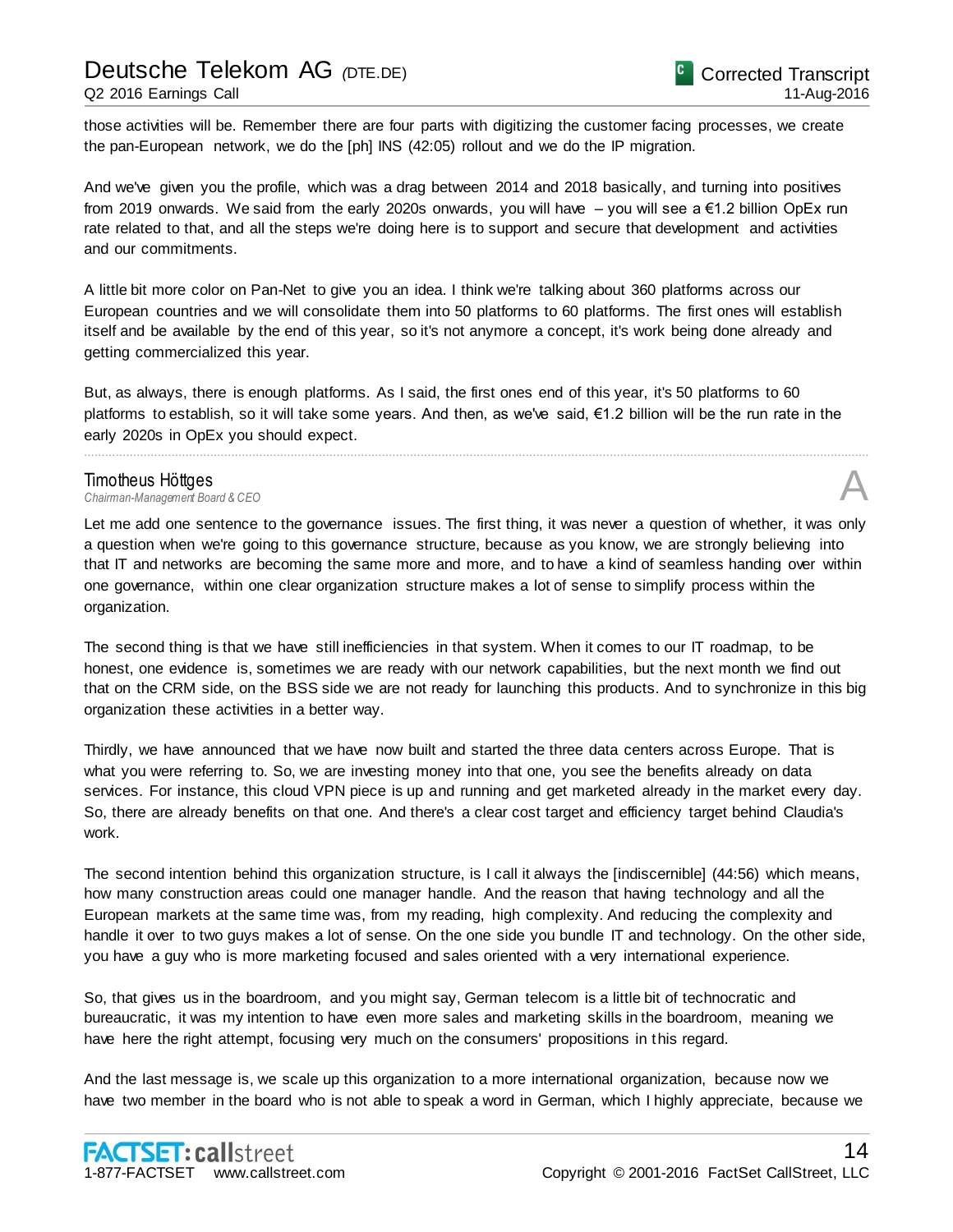#### Q2 2016 Earnings Call

have already everything in English here in the organization, but we have to bring the discussions and the teams and the rotation within the organization to more international. So, this is the intention behind that as well. So, a lot of intentions behind this strategic move apart from the benefits we're expecting from the integration of IT and NT.

................................................................................................................................................................................................................................

................................................................................................................................................................................................................................

### **Hannes C. Wittig**<br>Head-Investor Relations *Head-Investor Relations* A

Thank you, Tim. And with that, we move on to Justin at Credit Suisse. Justin, can you please ask us your question? Thank you.

#### Justin B. Funnell

**Justin B. Funnell**<br>Credit Suisse Securities (Europe) Ltd.

Thank you. One or two questions. Just coming back to mobile, I guess, in Q3, there is another impact from roaming. Is that going to be a bigger impact than Q2? And then at the end of the year, there's a potential change in MTRs, which some of your peers have started guiding, maybe we move to [indiscernible] (47:05), maybe quite a big cut. So, I guess we should be starting to think about negative [ph] MSR (46:58) trends for next year still. But I guess you're also a winner from lower MTRs. I know you probably don't want to spell it out too much, presumably a cut to MTR would be actually net positive for your EBITDA outlook next year for Germany in total. I was just wondering if you could just give us a bit of a steer on these different factors, as we start sort of modeling it in.

And the second question is quite big picture. Obviously VDSL is working for you and you're building out highspeed broadband much faster than countries that are doing FTTH, and if you look at France, for example, there's obviously a danger longer-term as more of Europe does FTTH that Germany gets a bit left behind. I'm just wondering if you are starting to think longer term about how you might do more FTTH and what the conditions would have to be for that to make sense for you. Thank you.

................................................................................................................................................................................................................................

### Hannes C. Wittig *Head-Investor Relations* A

Justin, let me take the first question. Hannes here. So, the roaming impact, it started on the 1st of May. And therefore, we had two months in this quarter in Germany and also in the remainder of Europe, where we, of course, also had a roaming impact. It was about a similar magnitude in each territory. And you would expect that in the third quarter and fourth quarter, therefore, is a greater aspect, subject to seasonality, tourist season, et cetera. So, that's probably more an issue for Europe than for Germany, where it's probably a bit flatter in terms of the year – the impact for the year. And, of course, it's also a drag going into 2017. We think it's about the same magnitude as we're expecting for this year, which is around about €70 million for Germany and a similar magnitude for Europe on a 2016 impact basis, so that's not the annualized number, that's the expected impact for this year.

In terms of the MTRs, we have heard from the German regulator that they want to change their methodology. It is for us not a significant EBITDA impact, it's marginal and – or actually it may be slightly positive, but depends on a few factors, but it's not a significant factor on the EBITDA side.

In terms of the revenue impact, of course, it will depress headline service revenues, there is no question about that. As you can see, we will always make sure that the effects are understood, and I hope that people understand that this is, of course, not – let's say a relevant EBITDA, relevant category of revenues that we might be using here. So, I hope that answers your question. I'll pass on to Tim for the fiber question.

................................................................................................................................................................................................................................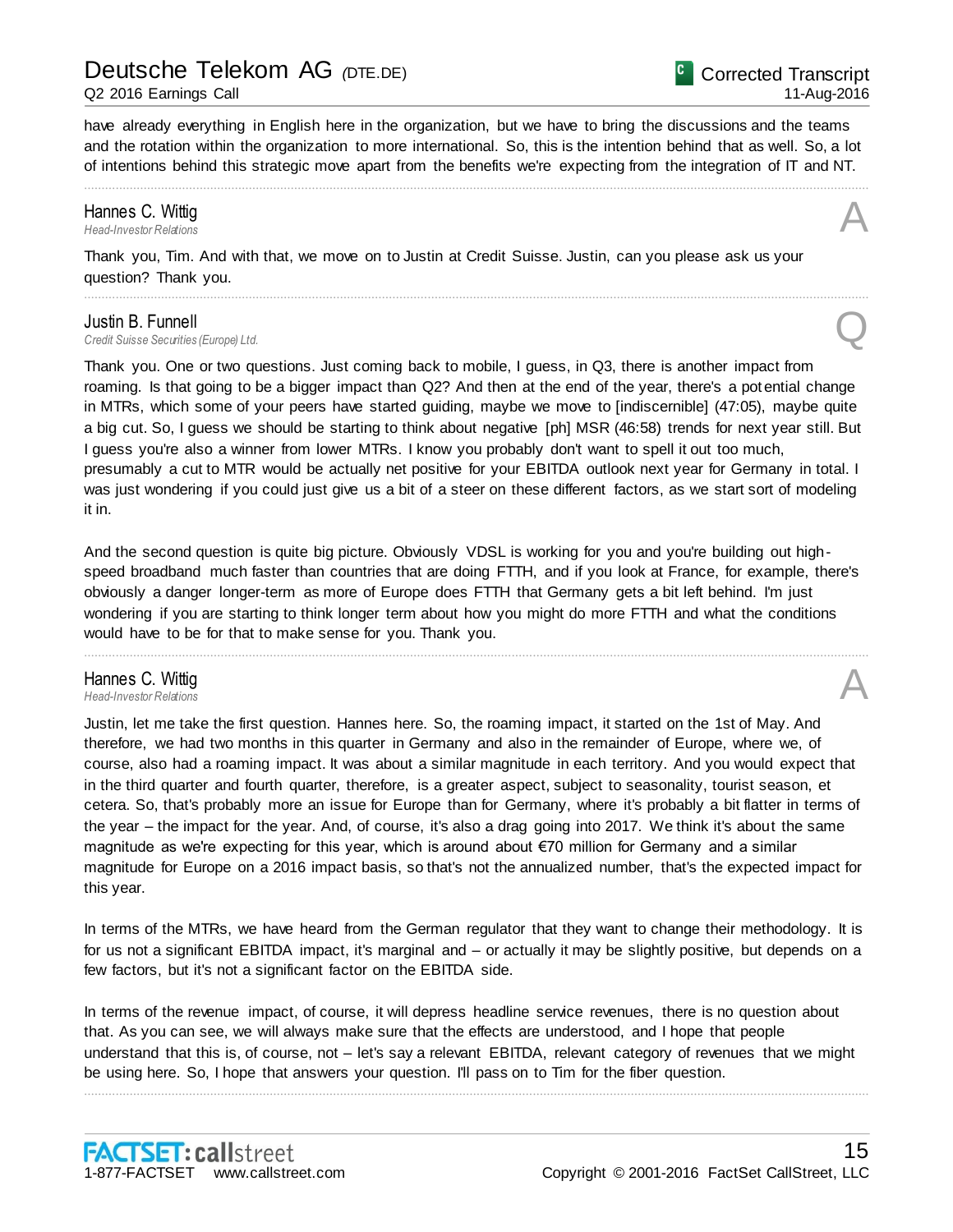**Timotheus Höttges**<br>Chairman-Management Board & CEO *Chairman-Management Board & CEO* A

Look, the answer is one – the question is one of the most relevant one, which we are discussing publicly, but even internally here. And if you ask the man on the street, whether he wants to have FTTC, FTTP, FTTH or GPON or whether he likes more vectoring. I could tell you the answer is who give the shit. The answer is I want high bandwidth and I want high speed at my home and I want to have all this kind of services in a good quality. Then is let's say what the customers are giving us as a feedback. So, to say this is good technology, this is bad technology, doesn't make sense.

The second thing is if you – you could tap a market with fiber-to-the-home and building out very slowly into the cities and the density on the urban areas is much lower than it is, for instance, in the Netherlands or as you would find it in France. We are highly spread around the countries and even in the cities, the density of population is lower. And you would define a very small markets and our intention is to define a big market here in Germany. And therefore, we have two vectors to spread out bandwidth. And what we're doing is, the first vector is that we bring a good sufficient bandwidth into everybody's house, and then later on we consider whether people are, question for even higher bandwidth.

So, the first thing what we are doing is now with the vectoring and with the Nahbereich discussion which is going on that we bring up 80% of the households with vectoring technologies 100 megabit. On top of that we have  $\epsilon 4$ billion net subsidies in the market, where we will apply for – and where we, so the Deutsche Telekom is able to tap beyond that households.

And then we will go with software updates on vectoring, plus with up to 250 megabit and then there might be areas, new areas where we're already building today fiber-to-the-home. And that is what we're doing anyhow, so that we are not investing an old technology here, we're going in this areas with fiber-to-the-home. But this is much more efficient, it is enlargening the market, which we then could deploy. It would satisfy customers demand for the next year and this will help us from a commercial but as well from a customer satisfaction much more than focusing only on a specific fiber-to-the-fixed technology.

On top of that there are lot of technologies being developed, G.fast and others, let's see how that could compensate. 5G is coming with the peer-to-peer communication on top of that very soon, which is enabling a new technology. So, being very specific and only focused on FTTH, I think this would be entrepreneur-wise and commercial-wise, the wrong answers, and I'm not participating in this dialog in the public, we will create a mix of it, and we will create the best mix of what we have.

Let me mention one thing at the end. If there would be, let's say, the idea of going to fiber-to-the-home, the question is, under which regulation. If the regulation is a ULL regulation, as we have it to save, what is an incentive for us, an incentive for us to build this infrastructure and there is none.

So, the prerequisite even to think about fiber-to-the-home in the German environment, would be a change of the ULL or the bit stream access regime in the German environment for Deutsche Telekom, because otherwise, immediately our competitors could easily jump on this technology, without additional costs, while we're having all the investments to carry.

So, that doesn't make sense at all. So, therefore I think the Vector One going to full coverage of customers, or let's say 80% coverage is what we're saying here at Deutsche Telekom, in the first stance with the speeds beyond 100 megabit is the right thing to do customer-wise and as well commercially.

................................................................................................................................................................................................................................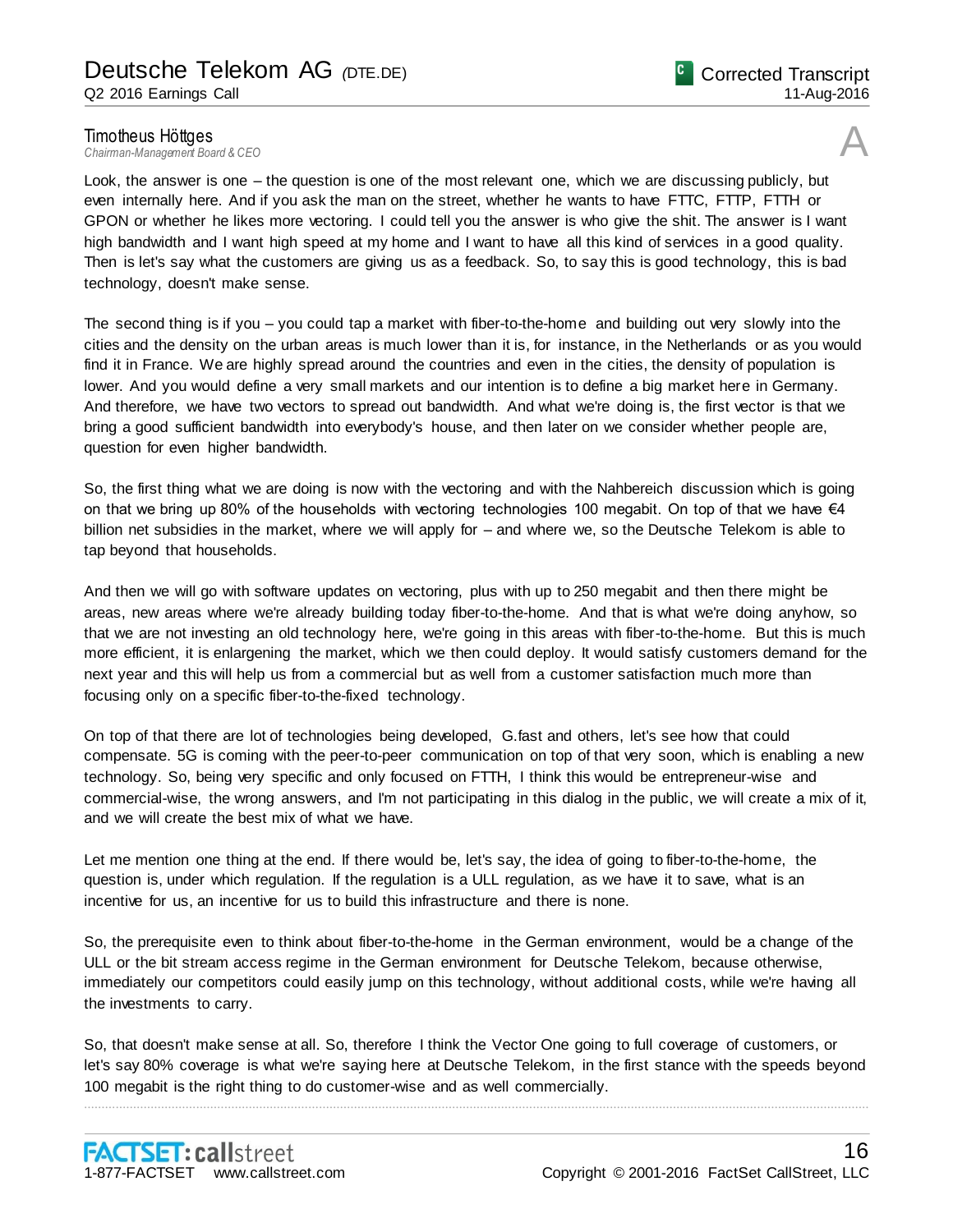Q2 2016 Earnings Call

### Hannes C. Wittig<br>Head-Investor Relations *Head-Investor Relations* A

Okay. Thank you, Tim. The next question, we have is from Emmet Kelly, at Morgan Stanley. Emmet, can we have your questions, please?

**Emmet B. Kelly**<br>Morgan Stanley & Co. International Plc *Morgan Stanley & Co. International Plc* Q

Absolutely. Thank you very much, Hannes. So, yes, two questions please. The first question is on your German tower portfolio, I think I recall a couple of years ago, you separated it out into a different kind of HoldCo. Correct me if I'm wrong, I think it's called Deutsche Mobile Funkturm. Can you just give me your latest thoughts on how you see these strategic options for this business? Whether it's sale or listing or just maintaining the status quo?

................................................................................................................................................................................................................................

And then the second question please is on, fixed mobile convergence, pretty big picture question on the United States, here in Europe Telefónica, Fusion and Orange Open, and of course, MagentaEINS, have all been huge commercial hits for the European telcos. So far there seems to be basically no sign whatsoever that fixed mobile convergence is happening in the U.S., in fact as you know Verizon is offloaded much of its fixed-line network. Do you think fixed mobile convergence will happen in the U.S. eventually? And maybe just mention what role T-Mobile USA can play there? Thank you.

................................................................................................................................................................................................................................

### **Thomas Dannenfeldt**<br>Chief Financial Officer **Thomas Dannenfeldt**<br>
Chief Financial Officer<br> **A**

Well, I'm going to start with the tower question, perfectly pronounced Deutsche Funkturm [indiscernible] (55:44). The intention of I think I mentioned quarter or two ago, that we have a deeper look into it and there was some headlines saying we're going to sell it. And our intention is not to use that primarily as an element or a component for deleveraging or things like that.

The key question is, is there additional value we can get out of that business by managing it differently and handling it differently, because we have the German tower, we have by the way some assets as well in the European countries additionally, we're using it more like a workbench for tech, then as a dedicated optimized tower portfolio. And so, we think there is value.

We can get out of a different way of handling the business, whether it's then a listing or a sale or a status quo, as long as, we are not concluding is open, my guess is status quo is unlikely, because we believe we can do better and more. Sale is unlikely, as well, because we believe there is lot of optimization, we should go for in the first instance. But, as I said it's an ongoing process and we don't feel in a hurry there, in a rush. We're looking into that and then after we conclude it, what we believe is the best way forward, we will talk about it, that's on the tower portfolio.

................................................................................................................................................................................................................................

# **Timotheus Höttges**<br>Chairman-Management Board & CEO

*Chairman-Management Board & CEO* A

Okay. Let's go into this broader question on the U.S. The answer is, do we expect that cable and wireless are to converge in the U.S.? Potentially, yes, the convergence make sense, given the increasing data consumption and [indiscernible] (57:38) seller and Wi-Fi networks. So, there might be players who has the idea to bring this together, at one point in time.

That said, it's different to the very local markets here in the German footprint, but you always have a full-fledged infrastructure for mobile and fixed-line, as long looking to the Netherland and to Germany and to other markets.



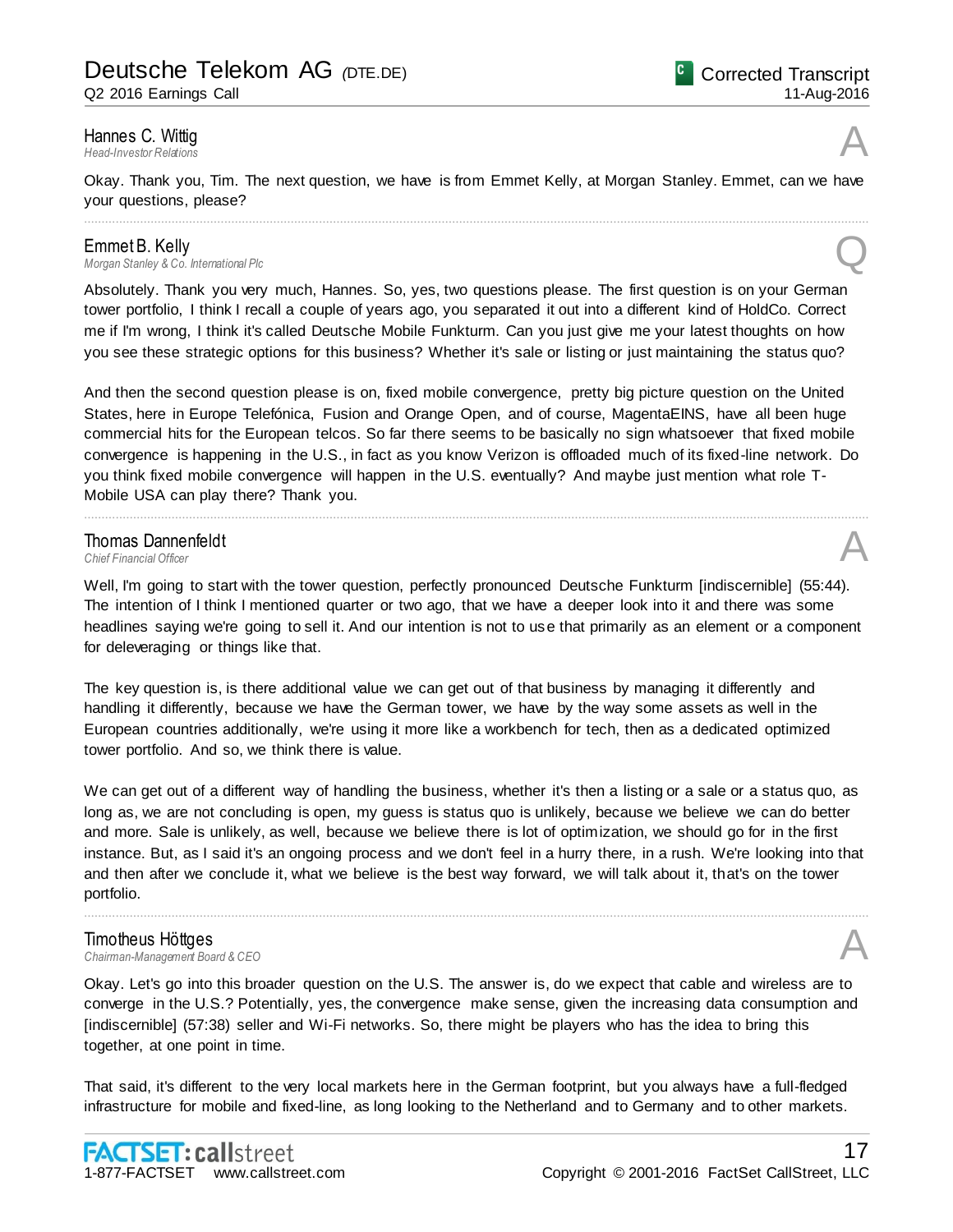And then you could advertise it in that way, and you could communicate across all areas, makes it a lot of easier to sell the stuff.

In the U.S. the overlapping of this mobile and fixed-line networks is quite fragmented. AT&T for instance has 50% overlap across the country, Comcast is 45% coverage for their network in the U.S. Verizon is 18% in the countryside. So, it's very difficult to assume that this is going to happen across the whole country in the U.S. And so far, we have not seen big experiments on local market as well.

Independent from that one, the mobile business in the U.S., is a very mobile centric-oriented business. For the upcoming next years, we are the challenger, we are the pure mobile assets and position ourselves in this regard. We see enough room for growth. Growth has been a mobile player in this environment. And if I do not see business impact from convergence in the U.S., landscape soon, but potentially convergence might take place there as well with the difficulties, I mentioned.

................................................................................................................................................................................................................................

Hannes C. Wittig<br>Head-Investor Relations *Head-Investor Relations* A

Thank you, Tim. The next question is from the webcast, and it's from [ph] Vitaliano Pariti at the Horizon Capital (59:41). He asked, how is your IP migration proceeding in general and for large caps in particular and how are you performing there?

### Thomas Dannenfeldt **Thomas Dannenfeldt**<br>
Chief Financial Officer<br> **A**

I guess, I'm going to take that one. First of all, as we've shown in general, we're roughly half through in terms of the volume in European countries, four countries are done. We will finish Hungary this year, the migration, current status is 86% of the lines being migrated end of the year, we'll be at 100%.

................................................................................................................................................................................................................................

So then, after end of this year, Romania and Greece will be the relevant countries being left not completed. Current status there is 22 in Romania, 12 in Greece. So, we're early phase here. So, overall, especially looking at the mass market – in consumer and B2B mass market, I think we're doing well in the migration and the speed of migration.

We always said and as we mentioned in Germany for instance, we've already migrated also one million B2B lines, so there is the volume, so to say in B2B, we're doing well. We always said the large caps being addressed here are more difficult. We've seen some successes now into systems in Q1 and Q2, with contracts with large caps migrating as well.

We see some revenue pressure with that, especially into systems as well. That's something we've seen in the beginning on the consumer migration as well and then we found ways to mitigate that to upsell. I think we need to find the right way forward here on the large caps as well.

And I think, as mentioned, the more difficult part with the large caps is coming up right now. So, mass migration I think we are very confident that we will deliver on time on the large caps, that's a lot of hard work to be done. ................................................................................................................................................................................................................................

Hannes C. Wittig *Head-Investor Relations* A

Thank you, Thomas. And with that, we move on to Andrew at Goldman. Andrew, can we please have your questions?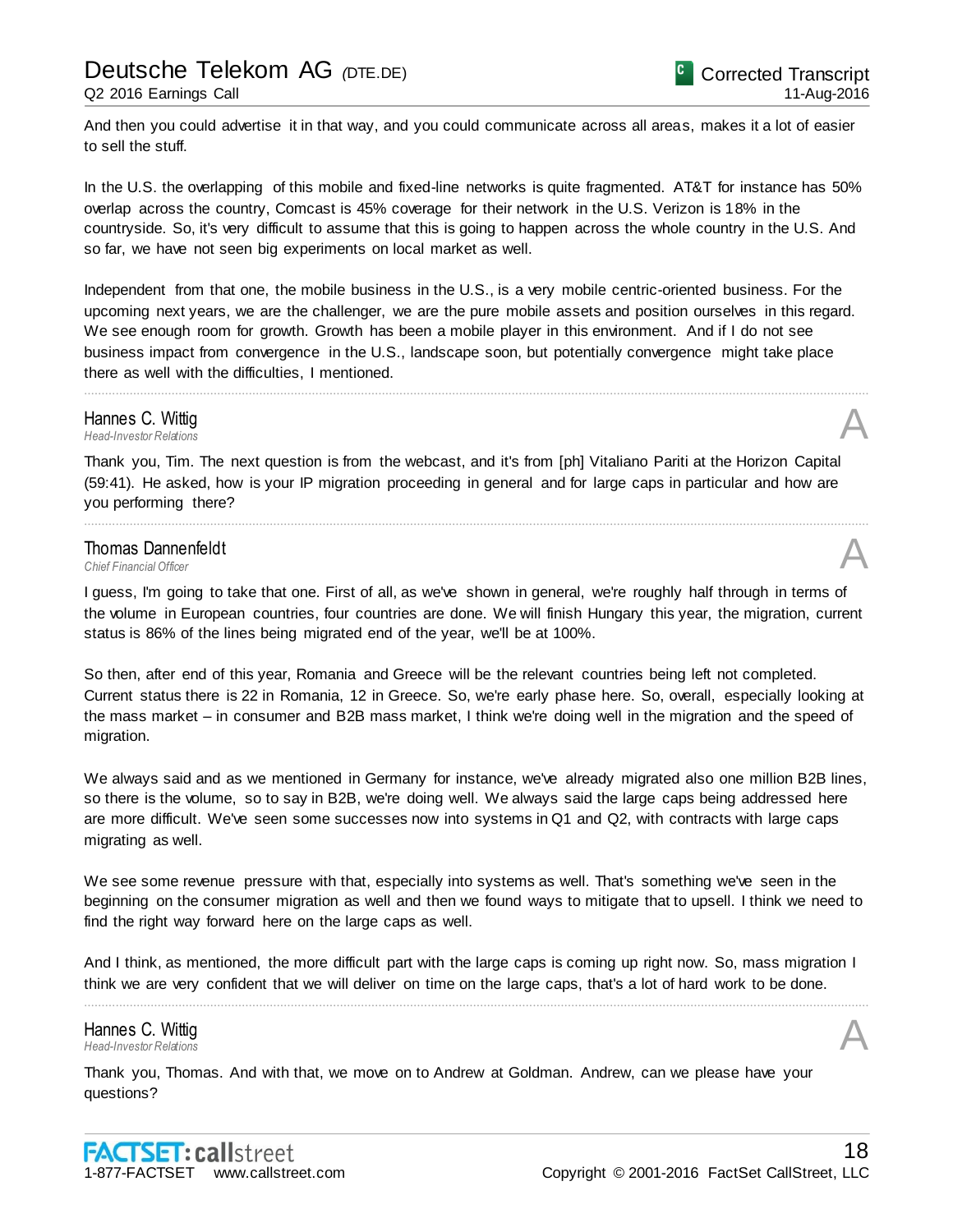**Andrew J. Lee**<br>Goldman Sachs International *Goldman Sachs International* Q

Yeah. Thanks. Good afternoon, everyone. I had a question on your fixed network upgrades, or a follow-up question, but broader question. On the fixed network upgrades, could you just give us some more color on what you've learned from your vectoring discussions with the regulator, both on your ability to be able to upgrade your network using V-Plus across the country? And how will you monetize it? Will you have wholesale pricing flexibility there, do you think?

And then a broader question, given fixed is now delivering growth and mobile isn't yet. Which parts of your German business do you think you have the most, or indeed, any pricing power, fixed, mobile or in your bundles? And if you could give kind of a reason why, that would be great? Thank you.

................................................................................................................................................................................................................................

**Timotheus Höttges**<br>Chairman-Management Board & CEO *Chairman-Management Board & CEO* A

So, first question on super vectoring, there are no regulatory problems at all. With regard to experience on the Nahbereich discussion, vectoring discussion overall, takes quite some time, a lot of people being involved, it was by far longer than we expected. And so, the original idea with 2018 has been postponed and anyhow from just from an approval procedure here from our angle.

The second thing is that the exclusivity was slightly reduced over time; but in principle, the concept and the approval for our vectoring of the Nahbereich is as it was as we have asked for. So, it took too long, but in principle, we got what we asked for.

### **Thomas Dannenfeldt**<br>Chief Financial Officer **Thomas Dannenfeldt**<br>
Chief Financial Officer<br> **A**

And on the second part of the question, pricing power, fixed, mobile, bundle, first of all, maybe an update on the value up in the MagentaEINS transactions. Current status is that per transaction we see revenue per household of €8.20 now, that is – that number is continuously and consistently increasing since I think the quarter we launched, which is good news. So, on bundles for sure, we see that up-sell and we see also higher stickiness and lower churn effects, which is obviously taking place here.

................................................................................................................................................................................................................................

On mobile, I mentioned that I think if you think the separation through, we see the most – the biggest drag we had last two quarters was on B2B. And then the smaller one, last two quarters was – very small one was on B2C; and again, on B2C, you need to split up the high-end with the telecom brand and the lower end with Congstar.

So, pricing power in Congstar, I guess is a little bit of pricing power available, yes. But it's relatively small, because those customer – consumers, they are looking for a smart deal and not so much for big value in there; whereas on the telecom brand you see the more-for-more logic working. So, I think it is very important what kind of segment you're looking at. Smart shopper, not so much. High-end consumer, yes. And in some segments, especially large caps in B2B limited.

................................................................................................................................................................................................................................

### Hannes C. Wittig *Head-Investor Relations* A

Right. Thank you, Thomas. I should add that I think our network is still a very strong selling point, in principle with, again, won all the surveys for all the products. And I think that helps us with pricing power. And it's pervasive because we have good ratings in mobile and in fixed and also now in TV, in the latest tests. So, ideally of course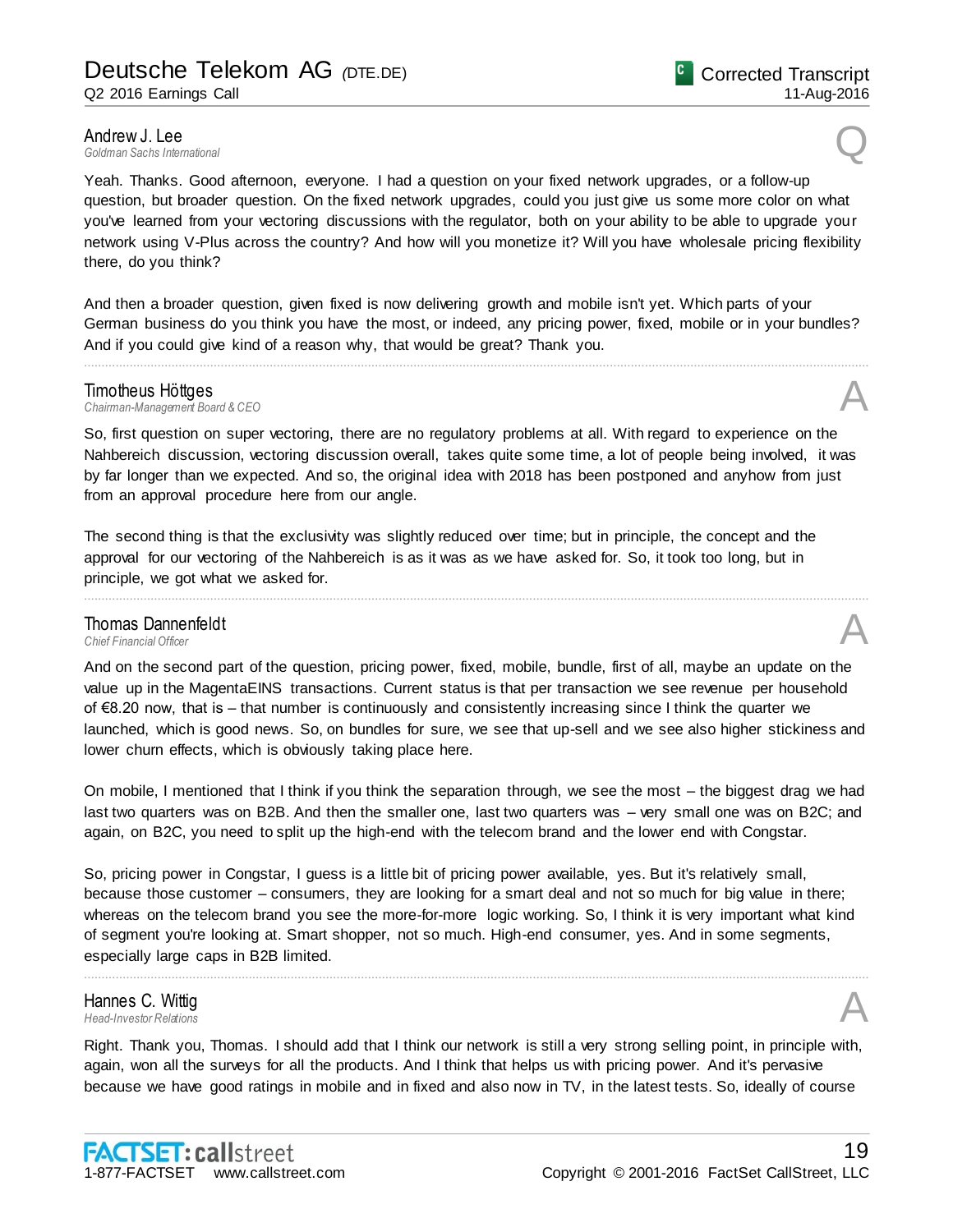we bring it altogether and leverage the brand and you can see that we have some pricing power when you compare the prices in the market and our trends are healthy.

So, next question I would like to take from Paul at Berenberg. Paul, can we have your question, please?

#### Paul Marsch

Joh. Berenberg, Gossler & Co. KG (United Kingdom)

Yeah. Thanks for taking the questions. So, I just wanted to come back to German mobile competition again. Apologies for that. I know you've given answers already, but it does seem like the Drillisch remedy with Telefónica Deutschland is perhaps more generous and rewards volume growth more so than maybe we all appreciated or that analysts appreciated a year ago, and that seems to largely be to blame for the price tension in the value sector in Germany that we've seen in the last quarter or so.

................................................................................................................................................................................................................................

And clearly that's provoked a response from the D-Net brands as well, the value brands. So, I'm wondering, how much insight do you have on the detail of that remedy to enable you to behave tactically in the market? And you see some observers now thinking that Drillisch is aiming for 5 million subscribers in the medium-term, others are thinking that they're aiming for 7 million to 10 million subscribers and that the remedy facilitates that kind of scale for them. So, is it a relevant risk for your own mobile target, for your 1% CAGR over the medium-term or is it something that's accommodated within that 1% CAGR? Thank you.

................................................................................................................................................................................................................................

### Hannes C. Wittig *Head-Investor Relations* A

So, Paul, maybe I give it a go and then Tim and Thomas help me if they have further thoughts. I think it is very hard for us to comment on something that, in this case, we don't know, because it's a private agreement between two companies that is also looked at by the – supervised by the European Commission.

I mean, if you remember a year ago, when we gave our guidance at the Capital Market, we laid out an expectation for the German mobile service revenues. We came from a strong starting point, we said 1% mobile service revenue CAGR for four years before EU roaming. So, if you do the math on that, with EU roaming roughly 2 percentage points, you can see that we weren't – I mean, we didn't take account of a certain number of potential risks in that guidance. And of course, nobody will again tell from today's point of view where exactly we'll land, whether it's going to be a few basis points higher or lower. But we're pretty much on track with that. So, I think our basic set of assumptions, and not specifically referring to that, the one that you're asking about, seems to have been robust and we are tracking towards our target. Maybe at the time some people hoped for more and some people now fear for less, but I think in the end of the day – fear of less, we are pretty much where we thought we were going to be. Thomas?

### Thomas Dannenfeldt **Thomas Dannenfeldt**<br>
Chief Financial Officer<br> **A**

Maybe to add there, if you look at the chart showing the reported mobile service revenues and then the roaming impact and the MagentaEINS impact, and you do the math for this quarter, the underlying is 1.3% growth; a year ago, it was 1.5%. So and obviously, neither Magenta One, nor the roaming have something to do with the Drillisch situation.

................................................................................................................................................................................................................................

So, if you do that kind of math, you see our underlying trends have not changed significantly. And yes, there are those two impacts: one, voluntarily by us driven on the MagentaEINS side; and the other one, with roaming, it's kind of what happened in the complete industry then.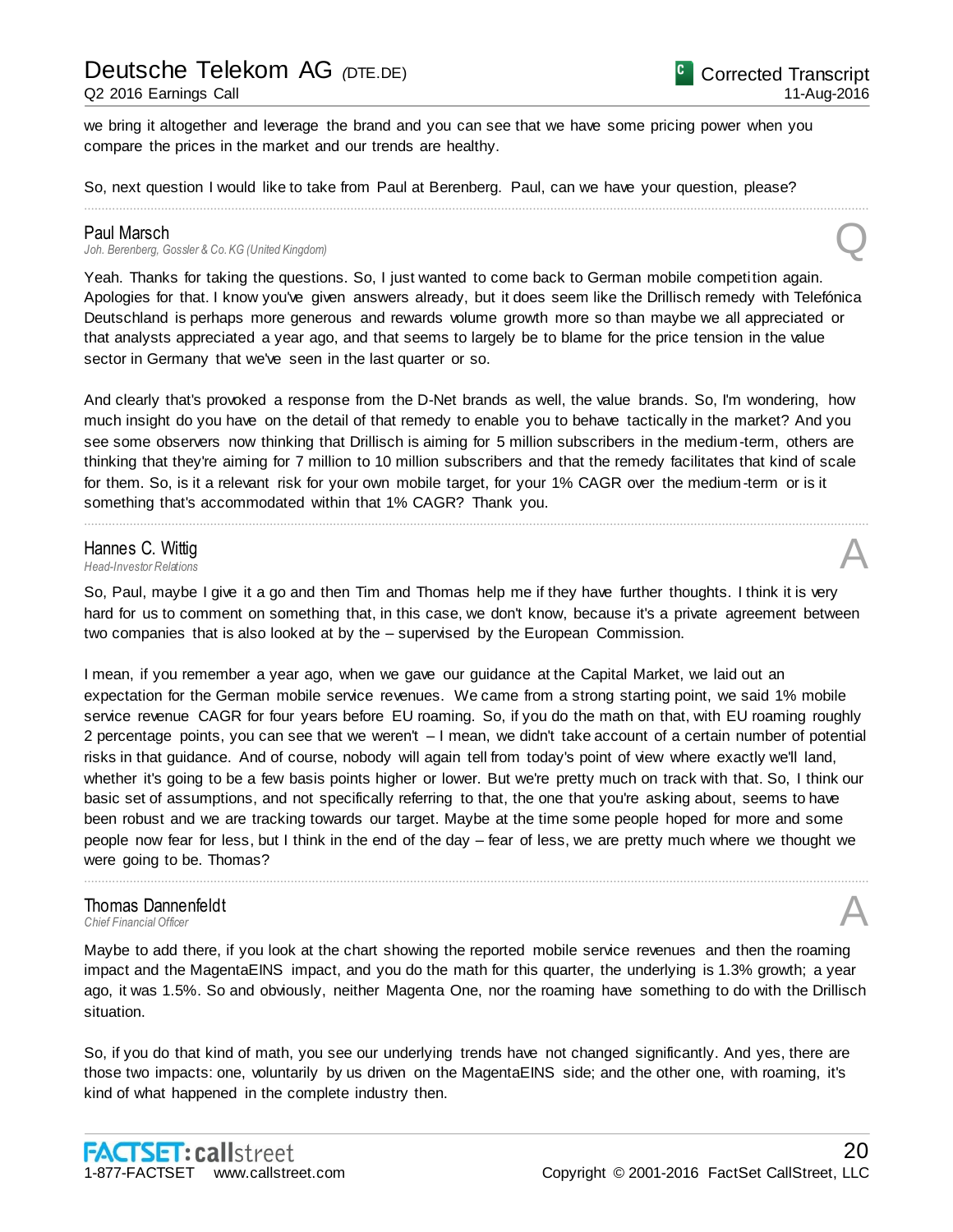Q2 2016 Earnings Call

### **Hannes C. Wittig**<br>Head-Investor Relations *Head-Investor Relations* A

I think we now have Jon Dann from Royal Bank of Canada. Jon, can we have your question?

**Jonathan Dann**<br>RBC Europe Ltd. (Broker) *RBC Europe Ltd. (Broker)* **Q** 

Hi there. It's a question on MagentaEINS. Why is the quarterly take-up running behind the take-up of the faster sort of 50 megabit and 100 megabit products? And then, secondly, could you just – in terms of the €19.90 12 month offer, is there [ph] some genius (70:18)? So for example, what proportion of your current customers roll from the current 12 month discount on to this second year? So would we expect a sort of stable broadband ARPU next year despite the new customers coming in at a lower price point?

................................................................................................................................................................................................................................

................................................................................................................................................................................................................................

### **Thomas Dannenfeldt**<br>Chief Financial Officer **Thomas Dannenfeldt**<br>
Chief Financial Officer<br> **A**

Yeah. Thank you for the question. First of all on the new pricing, it's only for new customers, because the intention is obviously to remove the barrier to experience the new network. And so, it's for new customers, there is no relation to the existing base, so to say.

The MagentaEINS, the first part of the question, there is no hard coupling, so to say, of new infrastructure products with selling a MagentaEINS. You can become a MagentaEINS customer with the, so to say, old [indiscernible] (71:34) infrastructure and mobile as well with the new infrastructure. So, it's not coupled at all. Just want to remind everyone on the call that we are by far ahead and better than our targets we have announced last year for 2018 on MagentaEINS. We said we'll see the 3 million. We passed, I think, the 2.5 million already and – 3 million by end of 2018, we passed the 2.5 million already. So, we are far ahead on that but there is no hard decoupling of MagentaEINS and the new infrastructure products.

................................................................................................................................................................................................................................

### Hannes C. Wittig *Head-Investor Relations* A

I hope that answers your questions, Jon. With that, I move on to Ottavio from SocGen. Ottavio, can we have your questions, please? ................................................................................................................................................................................................................................

### Ottavio Adorisio **Ottavio Adorisio**<br>Société Générale SA (Broker)

Hi. Good afternoon. And thank you for taking the question. I have two follow-up very quick and then a question. The first one is on fiber. There's a lot of talk about net adds and where they're coming from. Could you [indiscernible] (72:12) all the net adds you have on fiber? They're all up-selling or they are new customers, either retail or wholesale?

On the mobile, you stressed a few times that the German market is very segmented, and your exposure to the value segment is relatively lower. Therefore, is it possible to give us a bit of an insight which sort of revenues you make through Congstar or at least some insight about the customers you have in Congstar?

And the third, just a question as to, as a follow-up on an answer that Thomas gave on the tower. You say that status quo probably is not attainable. You want to extract value from your tower portfolio. But as far as I understand, you already give access to the backhaul to Telefónica Deutschland. Your spectrum portfolio is already replicated by the other two MVNOs. If you start also extracting value from the tower portfolio and



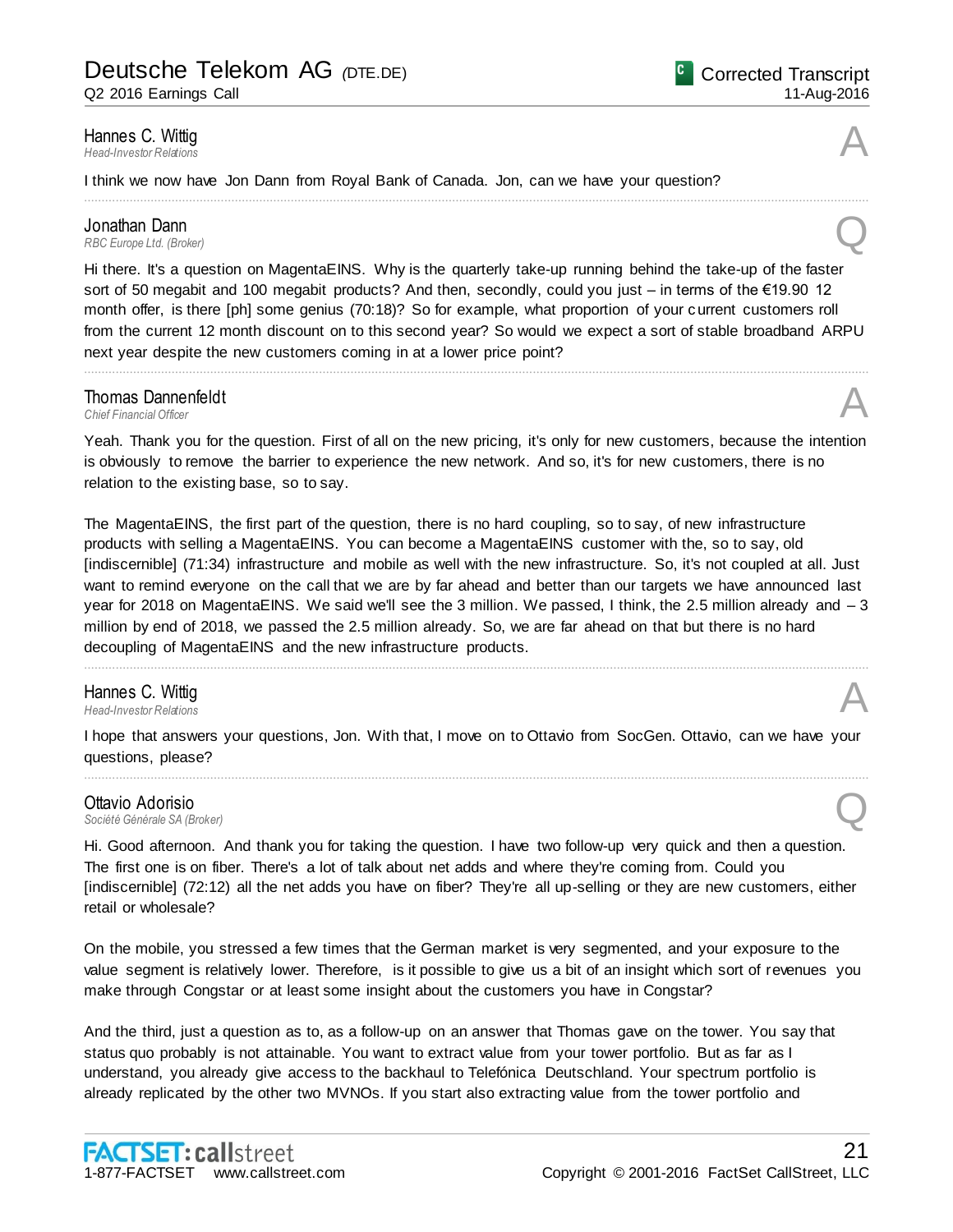#### Q2 2016 Earnings Call

Corrected Transcript 11-Aug-2016

therefore give access to new tenants, how are you going to differentiate your – because at the moment you lead significantly on network and that's really given the pricing power, how you reckon that that will – that continue going forward, if you're going to extract value from the tower? Thanks.

................................................................................................................................................................................................................................

**Timotheus Höttges**<br>Chairman-Management Board & CEO *Chairman-Management Board & CEO* A

Yeah, maybe I'm going to start with the towers. I guess there is a misunderstanding. The misunderstanding is that the towers we have in our DFMG Company are solely and exclusively being used for our infrastructure. That is not the case. We use it already since years also to market those places to Vodafone and to Telefónica. And by the way, also to other media companies. It's not only a mobile infrastructure. So, it's not that it is just exclusively used by us. The bigger chunk of the advantage we're having on infrastructure, by the way, is the fiber backhauling, it's much bigger than the antennas. So, that's on the towers.

On Congstar, it's very steady, it's a mid, high-single-digit percentage of all mobile service revenues. Normally, we do not strip out those numbers concretely. And on fiber, I'm not sure... ................................................................................................................................................................................................................................

................................................................................................................................................................................................................................

### **Thomas Dannenfeldt**<br>Chief Einancial Officer **Thomas Dannenfeldt**<br>
Chief Financial Officer<br> **A**

The answer on fiber is quite easy. It's all retail. It's all base. So the net adds and what we have seen in the upselling is retail based on Deutsche Telekom.

### Hannes C. Wittig<br>Head-Investor Relations *Head-Investor Relations* A

Yeah. Just to add to that, you can see that our fiber intake rate, 300,000 roughly or 350,000 per quarter, in the last, on average for the last two quarters, clearly exceeds our broadband net adds of 62,000 and 64,000 respectively in last two quarters. So therefore, not clearly the majority of customers is fiber customers from upselling.

Okay. So, I think we have a final question for today from, hope I get the first name right, Matthijs van Leijenhorst. ................................................................................................................................................................................................................................

### Matthijs van Leijenhorst *Kepler Cheuvreux SA (Netherlands)* Q

Yes, it's Matthijs van Leijenhorst. Thanks for taking the question. I've got on question left. If I look at the restructuring costs, there was quite a swing in Germany, in the second quarter. I was wondering, how do I have to look at these restructuring costs, because I assume a big part is related to [indiscernible] (75:47), but given that the transition should come to an end by the end of 2018. Is it fair to assume that, these costs should fade out after 2018? So, what I'm actually asking is, what is the amount of restructuring cost we should model in for 2016-2017 and also after 2018, can you give some color on that?

................................................................................................................................................................................................................................

### Thomas Dannenfeldt **Thomas Dannenfeldt**<br>
Chief Financial Officer<br> **A**

First of all, we've given last year in the Capital Market Day there's no change on that one. We gave guidance on, there's some special factors, you should expect that they will decline from €1.8 billion to €1.3 billion, from 2014 to 2018.

The swing in Q2 is actually not linked to the IP migration, it's simply the situation that there is kind of special situation for our civil servants. There is the vervroegd, what is that in English, the early retirement schemes for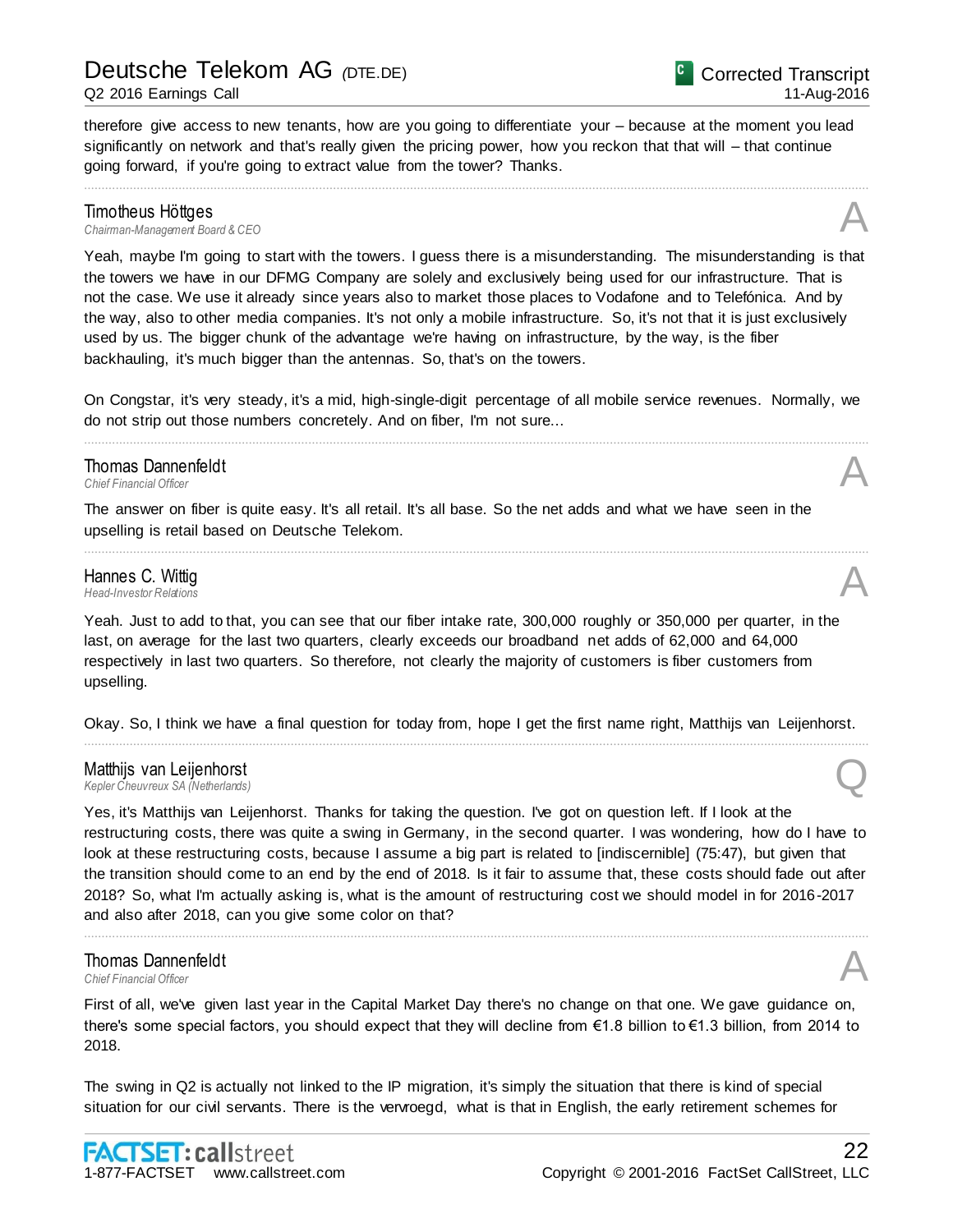civil servants and that needs to be supported by the government and there was a decision that this will be the last time, so to say, we got support from government side, so we decided to max out the volumes we can and that was the special situation here and that's not related to IP migration.

................................................................................................................................................................................................................................

### **Hannes C. Wittig**<br>Head-Investor Relations *Head-Investor Relations* A

Okay. I think we are through today's list of questions. Of course, if there are further questions, as always we would ask you to contact the Investor Relations department. And we also have a briefing for the sell-side in London tomorrow. And I think Tim wants to wrap it up with – say a few final thoughts and thanks all for participating. Tim?

### Timotheus Höttges

*Chairman-Management Board & CEO*

Thanks for all your questions on the numbers. Beginning of the year, there were quite some uncertainties with regard to Brexit, the vectoring decision with regards to the network tests and with regards to the market leadership. I think we have now a much clearer view on the situations going forward. Most of the uncertainties are clear now, and we are in a quite good mood and winning mood here on the market issues. That doesn't mean that we haven't enough to do here at Deutsche Telekom.

................................................................................................................................................................................................................................

What you could expect from us for the second half of the year is a very much intense focus on broadband retail and on the TV proposition. The IP transformation, the service issue on the German situation has been a big matter for us going forward. The Netherlands and Poland are the two markets where we are working on improving the product propositions and as well our positioning in this regard, and on top of that the cost cautiousness and the cost reduction within our organization is moving on.

On top of that, the regulatory issue is something which is an ongoing issue here within the company. We have now won, let's say, one battle, but not finally the war on this over regulation in Europe. So, we're going to work on further issues on that one. There is this MTR and FTR discussion coming. There is this a bit stream Layer 2 discussion, which is going on, so there are lot of areas as well for the environment for FTTH, and going forward, which we mentioned in our talk.

So these are, let's say, the big game changers, the big value levers for Deutsche Telekom. And on the U.S. I mentioned that this is a blockbuster performance, which we see across all metrics and we are very confident that our team in the U.S. with the auction and the back are fulfilling on the expectations which we have.

So, with this, looking forward to the next quarter with you guys talking about the business. Thank you very much. ................................................................................................................................................................................................................................

Hannes C. Wittig

*Head-Investor Relations*

Thanks to all. And I hand back to the operator.

**Operator**: We like to thank you for participating at this conference. The recording of this conference will be available for the next seven days by dialing +49-1-805-2047-088 via reference number 490572#. We are looking forward to hear from you again. Goodbye.

................................................................................................................................................................................................................................